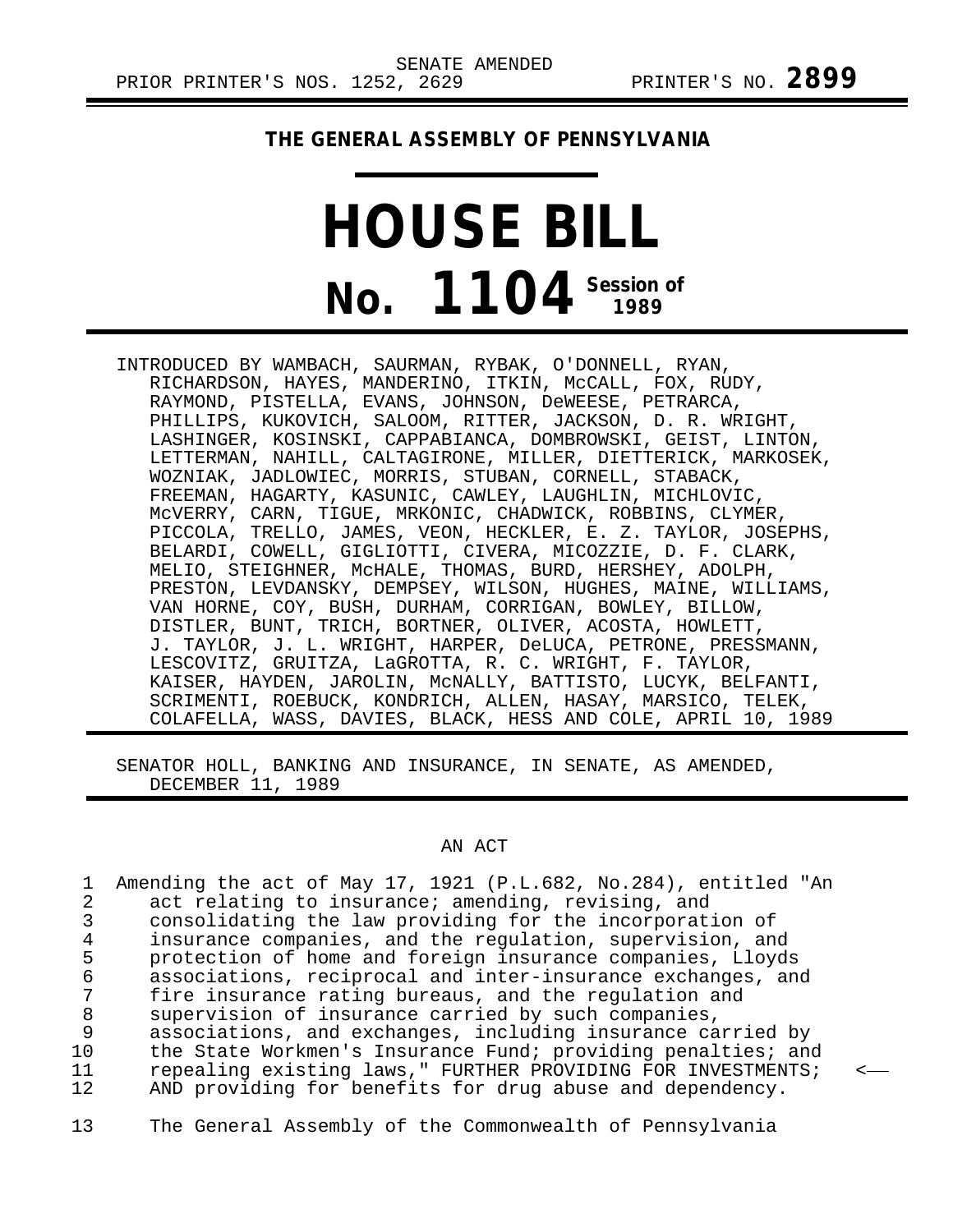1 hereby enacts as follows:

2 SECTION 1. SECTIONS 517 AND 518 OF THE ACT OF MAY 17, 1921 < 3 (P.L.682, NO.284), KNOWN AS THE INSURANCE COMPANY LAW OF 1921, 4 ARE REPEALED.

5 SECTION 2. THE ACT IS AMENDED BY ADDING SECTIONS TO READ: 6 SECTION 518-B. INVESTMENT REGULATIONS.--(A) ANY DOMESTIC 7 COMPANY MAY INVEST ITS FUNDS IN SOUND INVESTMENTS AS PROVIDED IN 8 THIS ACT AND NOT OTHERWISE. NOTWITHSTANDING THE PROVISIONS OF 9 THIS ACT, THE INSURANCE COMMISSIONER MAY, AFTER NOTICE AND 10 HEARING, ORDER A COMPANY TO LIMIT OR WITHDRAW FROM CERTAIN 11 INVESTMENTS, OR DISCONTINUE CERTAIN INVESTMENT PRACTICES, TO THE 12 EXTENT THAT THE INSURANCE COMMISSIONER FINDS THAT SUCH 13 INVESTMENTS OR INVESTMENT PRACTICES ARE UNSOUND OR MAY ENDANGER 14 THE SOLVENCY OF THE COMPANY. NO INVESTMENT OR LOAN OR AN 15 INVESTMENT PRACTICE SHALL BE MADE OR ENGAGED IN BY ANY DOMESTIC 16 COMPANY UNLESS THE SAME HAS BEEN AUTHORIZED OR RATIFIED BY THE 17 BOARD OF DIRECTORS OR BY A COMMITTEE THEREOF CHARGED WITH THE 18 DUTY OF SUPERVISING INVESTMENTS AND LOANS. NO SUCH COMPANY SHALL 19 SUBSCRIBE TO OR PARTICIPATE IN ANY UNDERWRITING OF THE PURCHASE 20 OR SALE OF SECURITIES OR PROPERTY OR ENTER INTO ANY AGREEMENT TO 21 WITHHOLD FROM SALE ANY OF ITS PROPERTY, BUT THE DISPOSITION OF 22 ITS PROPERTY SHALL BE AT ALL TIMES WITHIN THE CONTROL OF THE 23 BOARD OF DIRECTORS. ANY AGREEMENT OR CONTRACT PROVIDING FOR THE 24 LAWFUL DISPOSITION OF PROPERTY WHEREIN SUCH DISPOSITION MAY BE 25 DETERMINED AT THE OPTION OF A THIRD PERSON AT SOME SPECIFIED 26 FUTURE PRICE OR CONDITION OR SPECIFIED TIME OR UPON DEMAND SHALL 27 BE CONSTRUED TO BE WITHIN THE CONTROL OF THE BOARD OF DIRECTORS. 28 NOTHING CONTAINED IN THIS SECTION SHALL PREVENT THE BOARD OF 29 DIRECTORS OF ANY SUCH COMPANY FROM DEPOSITING ANY OF ITS 30 SECURITIES WITH A COMMITTEE APPOINTED FOR THE PURPOSE OF

19890H1104B2899 - 2 -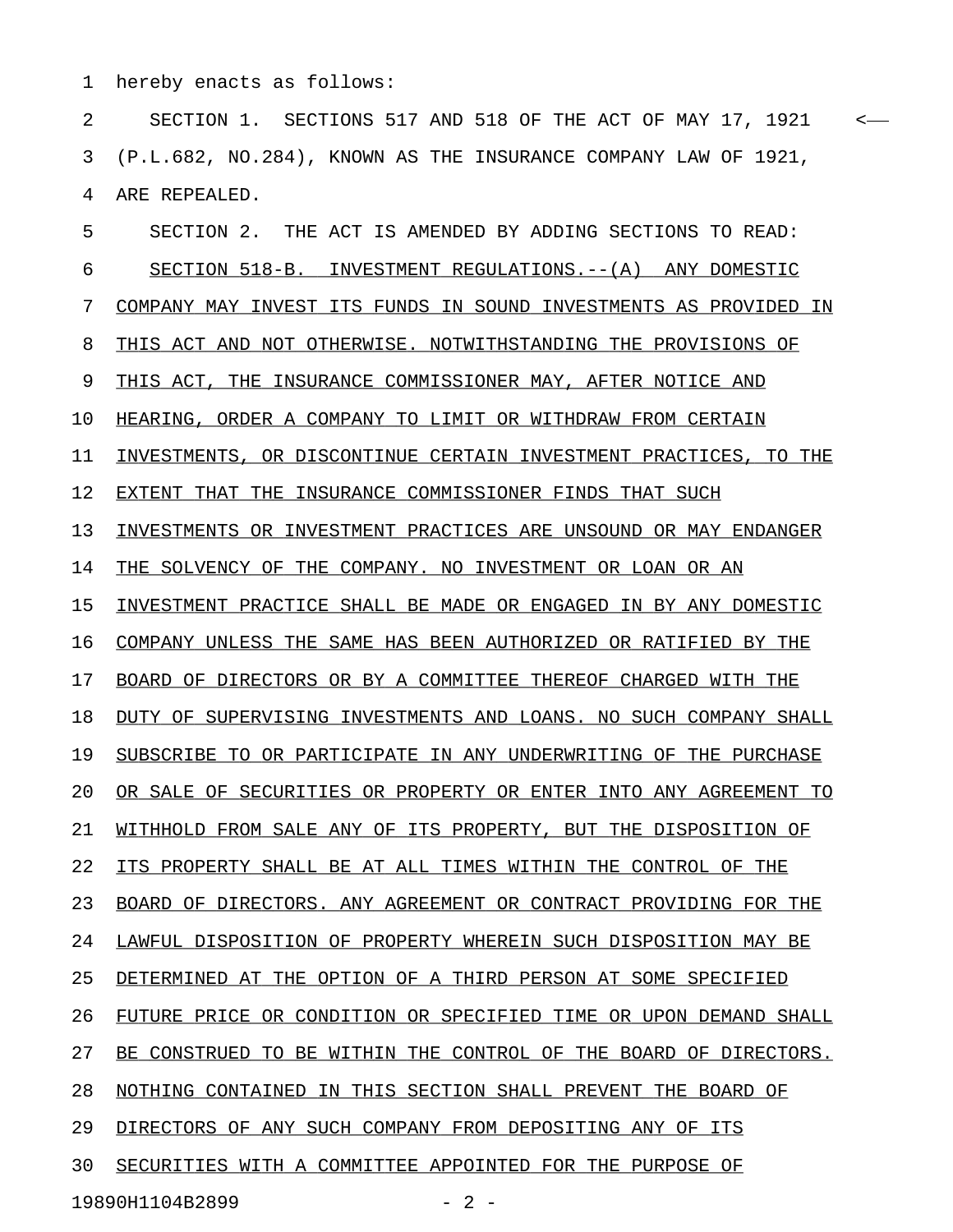1 PROTECTING THE INTEREST OF SECURITY HOLDERS OR WITH AUTHORITIES 2 OF ANY STATE OR COUNTRY WHERE IT IS NECESSARY TO DO SO IN ORDER 3 TO SECURE PERMISSION TO TRANSACT ITS APPROPRIATE BUSINESS 4 THEREIN; AND NOTHING CONTAINED IN THIS SECTION SHALL PREVENT THE 5 BOARD OF DIRECTORS OF SUCH COMPANY FROM DEPOSITING SECURITIES AS 6 COLLATERAL FOR THE SECURING OF ANY BOND REQUIRED FOR THE 7 BUSINESS OF THE COMPANY. 8 SECTION 518-C. ELIGIBLE INVESTMENTS.--(A) EVERY DOMESTIC 9 STOCK FIRE, STOCK MARINE OR STOCK FIRE AND MARINE INSURANCE 10 COMPANY SHALL INVEST AND KEEP INVESTED ALL ITS FUNDS IN SOUND 11 INVESTMENTS ENUMERATED BELOW, EXCEPT SUCH CASH AS MAY BE 12 REQUIRED IN THE TRANSACTION OF ITS BUSINESS. SUCH INVESTMENTS 13 SHALL INCLUDE: 14 (1) BONDS, NOTES OR OBLIGATIONS ISSUED, ASSUMED, GUARANTEED 15 OR INSURED BY THE UNITED STATES, OR BY ANY STATE, TERRITORY OR 16 POSSESSION THEREOF, THE DISTRICT OF COLUMBIA OR BY ANY COUNTY, 17 CITY, TOWN, VILLAGE, MUNICIPALITY OR DISTRICT THEREIN OR BY ANY 18 POLITICAL SUBDIVISION OR PUBLIC INSTRUMENTALITY OF ONE OR MORE 19 OF THE FOREGOING, OR BY ANY FOREIGN COUNTRY OR POLITICAL 20 SUBDIVISION THEREOF. 21 (2) BONDS, NOTES, OBLIGATIONS OR STOCK, ISSUED, ASSUMED, 22 GUARANTEED OR INSURED BY THE FOLLOWING AGENCIES OF THE UNITED 23 STATES OR IN WHICH SUCH GOVERNMENT IS A PARTICIPANT, WHETHER OR 24 NOT SUCH OBLIGATIONS ARE GUARANTEED BY SUCH GOVERNMENT: 25 (I) FARM LOAN BANK. 26 (II) COMMODITY CREDIT CORPORATION. 27 (III) FEDERAL INTERMEDIATE CREDIT BANKS. 28 (IV) FEDERAL LAND BANKS. 29 (V) CENTRAL BANK FOR COOPERATIVES.

30 (VI) FEDERAL HOME LOAN BANKS AND STOCK THEREOF.

19890H1104B2899 - 3 -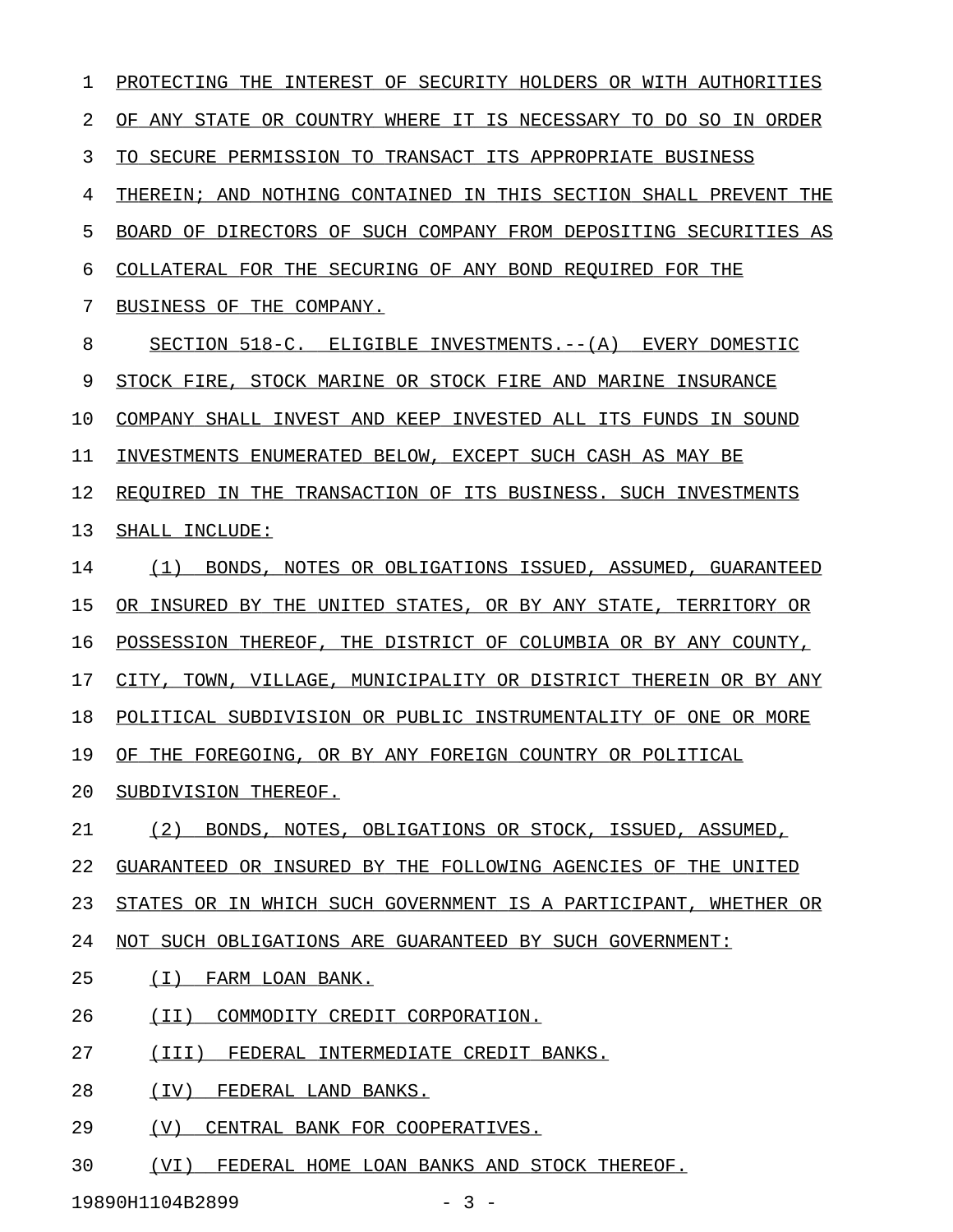1 (VII) FEDERAL NATIONAL MORTGAGE ASSOCIATION AND STOCK

2 THEREOF.

3 (VIII) INTERNATIONAL BANK FOR RECONSTRUCTION AND

4 DEVELOPMENTS.

5 (IX) INTER-AMERICAN DEVELOPMENT BANK.

6 (X) ASIAN DEVELOPMENT BANK.

7 (XI) AFRICAN DEVELOPMENT BANK.

8 (XII) ANY OTHER SIMILAR AGENCY OF, OR IN WHICH THERE IS

9 PARTICIPATION BY, THE GOVERNMENT OF THE UNITED STATES, AND THE

10 INSTRUMENTS ARE OF SIMILAR FINANCIAL QUALITY.

11 (3) BONDS, NOTES, OBLIGATIONS OR OTHER INVESTMENTS OF OR IN 12 ANY BUSINESS UNIT IN OR OF ANY FOREIGN COUNTRY WHICH ARE OF THE 13 SAME KINDS, CLASSES AND GRADES AS THOSE ELIGIBLE FOR INVESTMENT 14 UNDER THIS SUBSECTION. THE COST OF INVESTMENTS UNDER THIS CLAUSE 15 SHALL NOT EXCEED THIRTY PERCENTUM (30%) OF SUCH COMPANY'S

## 16 ADMITTED ASSETS.

17 (4) BUSINESS OBLIGATIONS AND EQUITY INTERESTS:

18 (I) STOCK, WARRANTS, RIGHTS OR OTHER SECURITY, BONDS, NOTES 19 OR OBLIGATIONS ISSUED, ASSUMED, GUARANTEED, INSURED OR ACCEPTED 20 BY ANY SOLVENT CORPORATION, JOINT-STOCK ASSOCIATION, BUSINESS 21 TRUST, BUSINESS PARTNERSHIP, BUSINESS JOINT VENTURE OR OTHER

22 BUSINESS ENTITY OR COMBINATION THEREOF INCORPORATED OR EXISTING

23 UNDER THE LAWS OF THE UNITED STATES OR OF ANY STATE, DISTRICT OR

24 TERRITORY THEREOF, AND ANY INTEREST IN ANY OF THE FOREGOING:

25 PROVIDED, THAT NO DOMESTIC COMPANY SHALL INVEST IN ANY GENERAL

26 PARTNERSHIP BUT MAY BECOME A LIMITED PARTNER IN A PARTNERSHIP IN

27 ANY INVESTMENT ON THE FOLLOWING CONDITIONS:

28 (A) THE PARTNERSHIP MUST BE ORGANIZED UNDER THE LIMITED

29 PARTNERSHIP ACT OF THE STATE OF THE PARTNERSHIP FORMATION;

30 (B) A COMPANY MAY NOT INVEST MORE THAN TEN PERCENTUM (10%)

19890H1104B2899 - 4 -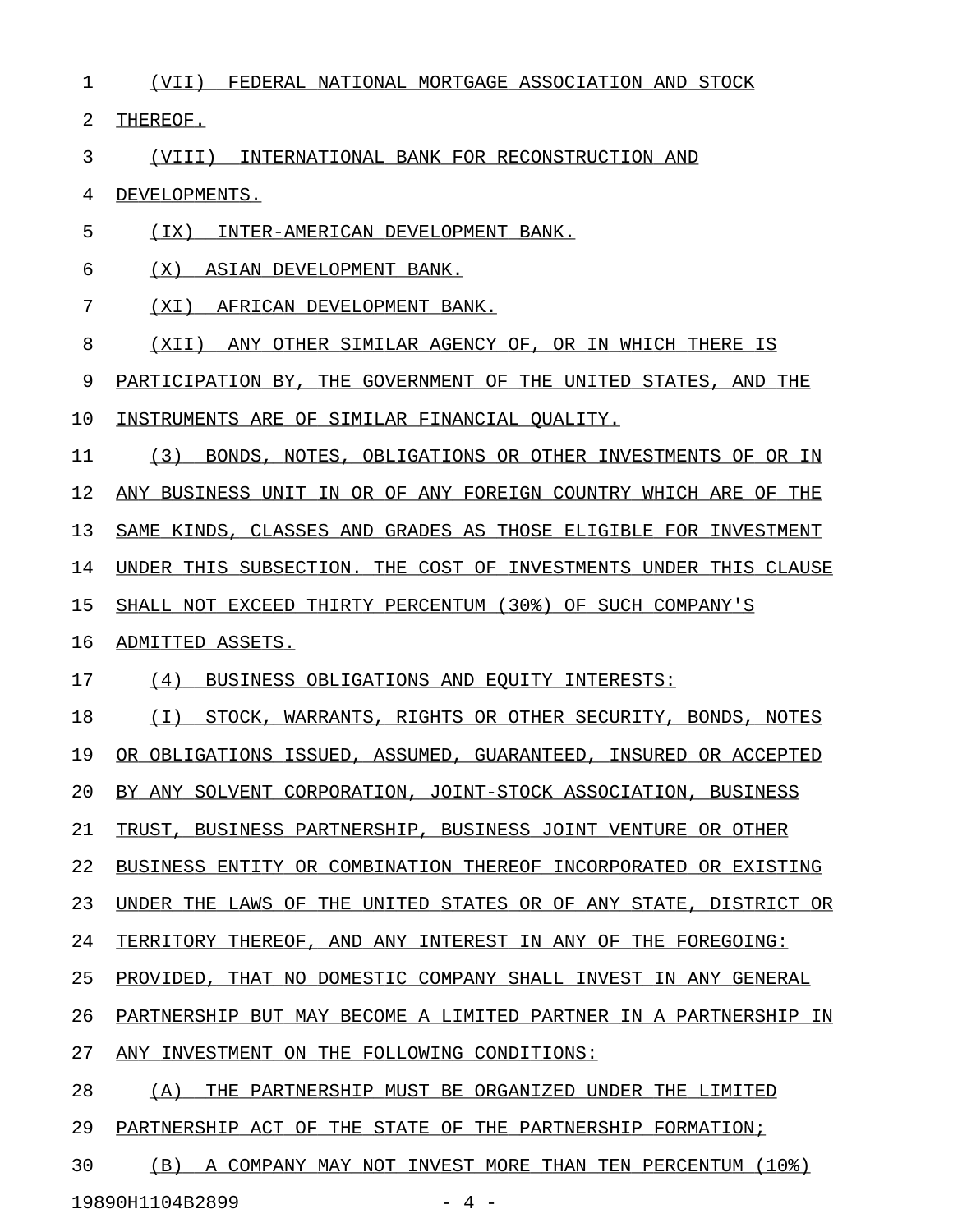1 OF ITS CAPITAL AND SURPLUS IN ANY ONE SUCH PARTNERSHIP; AND 2 (C) THE AGGREGATE COST OF INVESTMENT IN LIMITED PARTNERSHIPS 3 SHALL NOT EXCEED TEN PERCENTUM (10%) OF THE COMPANY'S ADMITTED 4 ASSETS. 5 (II) INTEREST-BEARING DEPOSITS, OR CERTIFICATES OF DEPOSIT 6 IN BANKS, BANK AND TRUST COMPANIES, SAVINGS BANKS, SAVINGS 7 ASSOCIATIONS, SAVINGS AND LOAN ASSOCIATIONS OR NATIONAL BANKING 8 ASSOCIATIONS, INCORPORATED OR EXISTING UNDER THE LAWS OF THE 9 UNITED STATES OR ANY STATE, DISTRICT OR TERRITORY THEREOF, 10 INCLUDING BRANCHES OF ANY OF THE FOREGOING, OR FOREIGN BANKING

11 INSTITUTIONS OR BRANCHES THEREOF LOCATED IN THE UNITED STATES OR

12 ANY STATE, DISTRICT OR TERRITORY THEREOF: PROVIDED, THAT

13 INVESTMENTS UNDER THIS CLAUSE IN INTEREST-BEARING DEPOSITS AND

14 CERTIFICATES OF DEPOSIT ISSUED BY INSTITUTIONS INCORPORATED

15 UNDER FOREIGN LAW, EXCLUSIVE OF SUCH DEPOSITS AND CERTIFICATES

16 ISSUED BY BRANCHES OF SUCH INSTITUTIONS LOCATED IN THE UNITED

17 STATES OR ANY STATE, DISTRICT OR TERRITORY THEREOF, SHALL BE

18 LIMITED TO TWENTY PERCENTUM (20%) OF SUCH COMPANY'S ASSETS, SUCH 19 INVESTMENTS QUALIFYING IN ADDITION TO THOSE AUTHORIZED BY CLAUSE  $20 (3)$ .

21 (III) OBLIGATIONS WHICH ARE NOT ISSUED, ASSUMED, GUARANTEED 22 OR ACCEPTED BY ANY PERSON DESCRIBED UNDER SUBCLAUSE (I), BUT ARE 23 ADEQUATELY SECURED BY AN ASSIGNMENT OF A RIGHT TO RECEIVE RENT, 24 PURCHASE OR OTHER PAYMENT OR REVENUES, FOR THE USE OR PURCHASE 25 OF REAL OR PERSONAL PROPERTY SUFFICIENT TO REPAY THE INVESTMENT, 26 AND PAYABLE OR GUARANTEED BY ANY ONE OR MORE PERSONS OR ENTITIES 27 WHOSE BONDS, NOTES OR OBLIGATIONS WOULD QUALIFY FOR INVESTMENT 28 UNDER THIS CLAUSE OR A MORTGAGE, INTEREST IN A MORTGAGE POOL OR 29 MORTGAGE PARTICIPATION OR LIEN OR SECURITY INTEREST IN REAL OR 30 PERSONAL PROPERTY OR ANY INTEREST THEREIN.

19890H1104B2899 - 5 -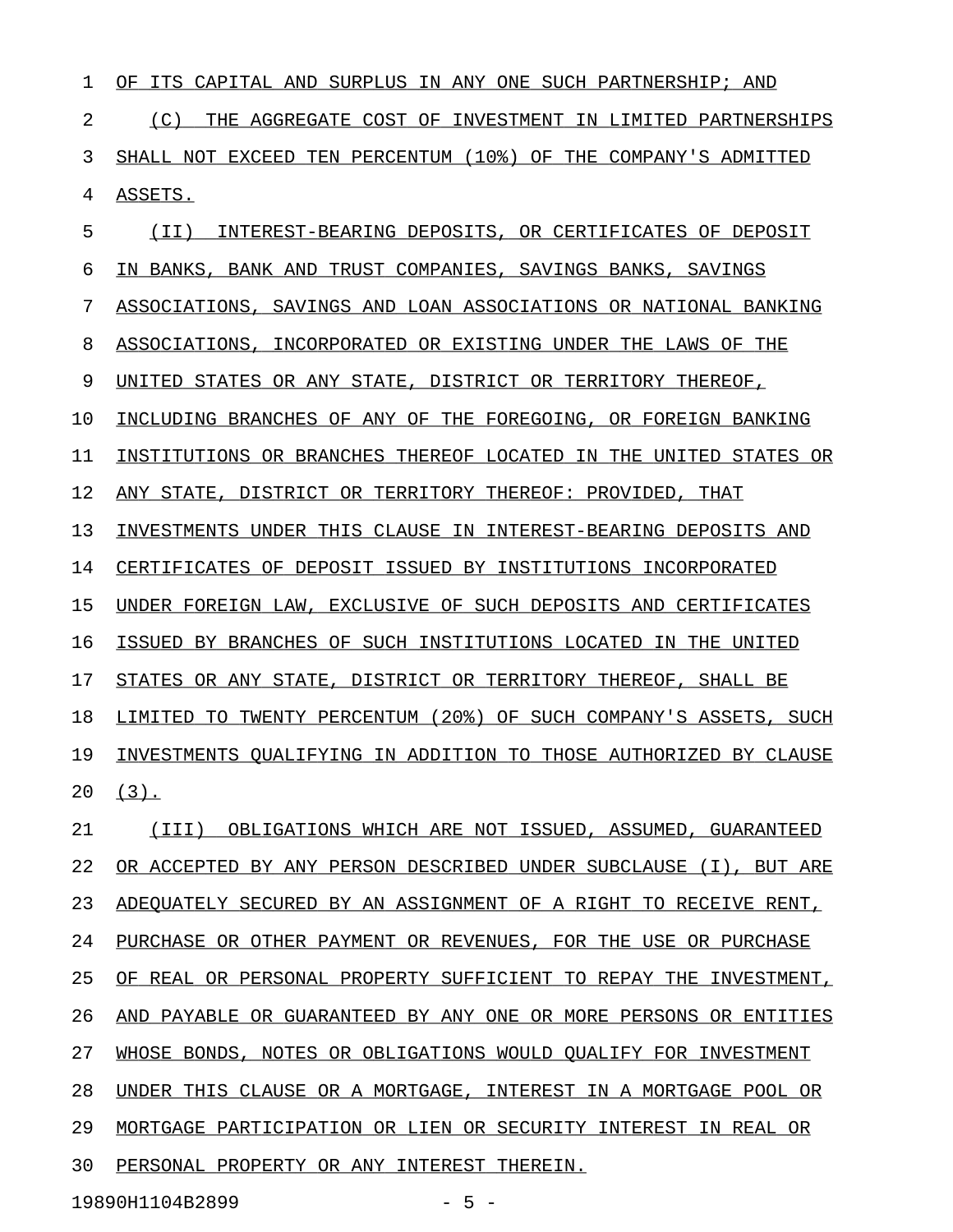1 (5) OBLIGATIONS OR PARTICIPATIONS THEREIN, SECURED BY LIENS 2 ON REAL PROPERTY OR INTERESTS THEREIN: PROVIDED, THAT THE VALUE 3 OF SUCH REAL PROPERTY OR INTEREST THEREIN, TOGETHER WITH SUCH 4 OTHER SECURITY AS SHALL SECURE ANY SUCH OBLIGATION, SHALL BE 5 ADEQUATE TO SECURE THE INVESTMENT AS WELL AS ANY LIEN SENIOR TO 6 THE LIEN CREATED BY THE INVESTMENT IN SUCH REAL ESTATE. NO 7 INVESTMENT IN A SINGLE TRANSACTION SHALL EXCEED AN AMOUNT EQUAL 8 TO FIVE PERCENTUM (5%) OF SUCH COMPANY'S ADMITTED ASSETS. 9 (6) SUCH REAL ESTATE OR INTERESTS THEREIN AS IT IS 10 AUTHORIZED BY THIS ACT TO HOLD. 11 (7) TANGIBLE PERSONAL PROPERTY OR FIXTURES OR INTEREST 12 THEREIN, HOWEVER EVIDENCED, AS AN INVESTMENT FOR THE PRODUCTION 13 OF INCOME. 14 (8) THE INVESTMENT PRACTICE OF FINANCIAL FUTURES CONTRACTS 15 ISSUED UNDER TERMS AND CONDITIONS REGULATED BY A FEDERAL 16 REGULATORY AGENCY IS AUTHORIZED ON THE FOLLOWING CONDITIONS: 17 (I) A COMPANY SHALL NOT ENTER INTO FINANCIAL FUTURES 18 CONTRACTS EXCEPT AS A HEDGING TRANSACTION AS THAT TERM IS 19 DEFINED IN A RULE OR REGULATION PROMULGATED PURSUANT TO THIS 20 ACT. 21 (II) A COMPANY SHALL NOT HAVE INITIAL OR MAINTENANCE MARGIN 22 OUTSTANDING UNDER THIS CLAUSE (8) OF MORE THAN TEN PERCENTUM 23 (10%) OF THE EXCESS OF ITS CAPITAL AND SURPLUS OVER THE MINIMUM 24 REQUIREMENTS OF A NEW STOCK OR MUTUAL COMPANY TO QUALIFY FOR A 25 CERTIFICATE OF AUTHORITY TO WRITE THE KIND OF INSURANCE WHICH 26 THE COMPANY IS AUTHORIZED TO WRITE. 27 (III) THE INSURANCE COMMISSIONER MAY PROMULGATE REASONABLE 28 RULES AND REGULATIONS FOR TRANSACTIONS UNDER THIS CLAUSE (8), TO 29 INCLUDE, BUT NOT LIMITED TO, RULES AND REGULATIONS WHICH IMPOSE 30 FINANCIAL SOLVENCY STANDARDS, VALUATION STANDARDS AND REPORTING

19890H1104B2899 - 6 -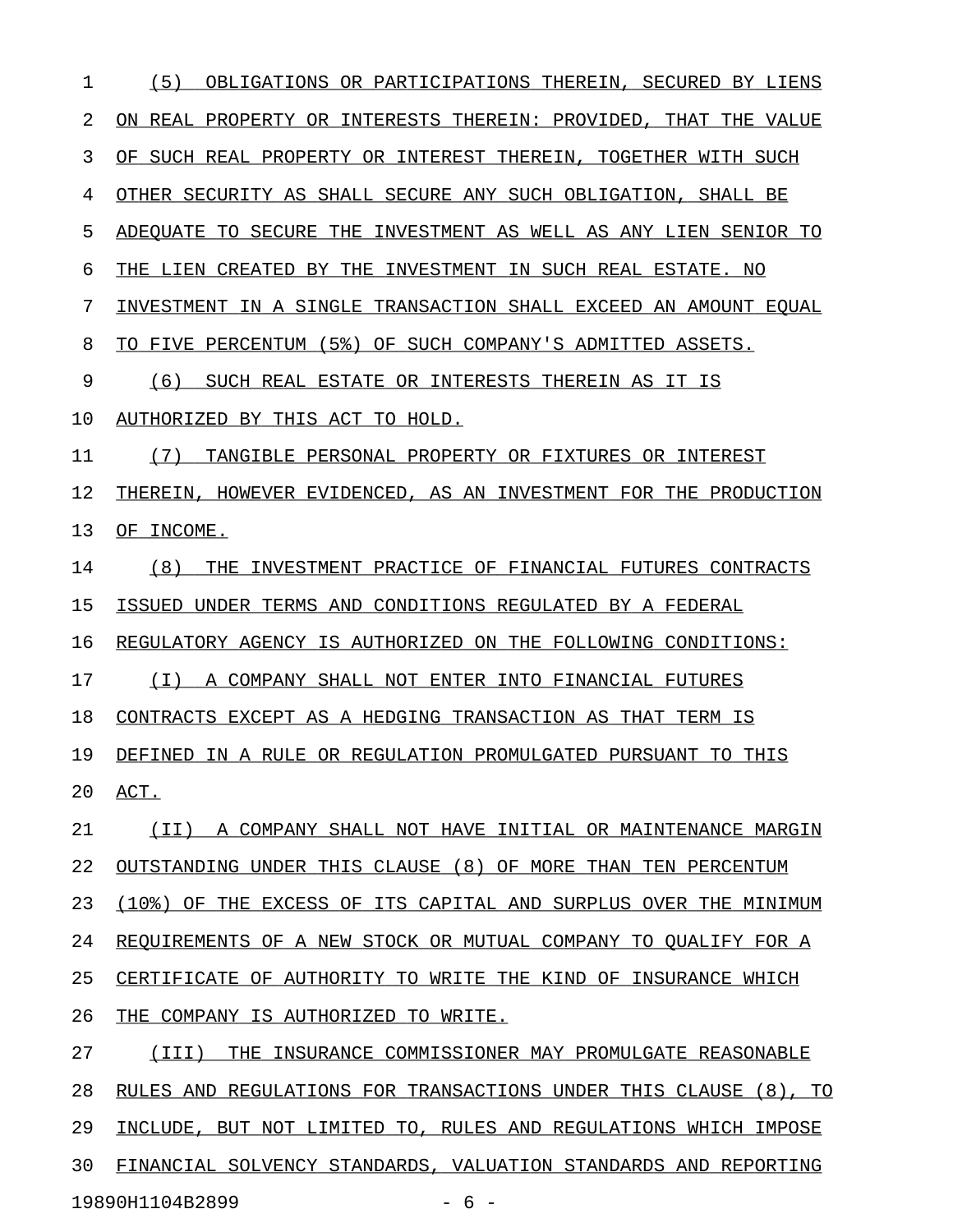1 REQUIREMENTS.

| 2  | (9)<br>PUT OPTIONS AND CALL OPTIONS. THE INVESTMENT PRACTICE OF  |
|----|------------------------------------------------------------------|
| 3  | PUT OPTIONS AND CALL OPTIONS ISSUED UNDER TERMS AND CONDITIONS   |
| 4  | REGULATED BY, OR SUBSTANTIALLY SIMILAR TO THOSE TERMS AND        |
| 5  | CONDITIONS REQUIRED BY, A NATIONAL SECURITIES EXCHANGE           |
| 6  | REGISTERED UNDER THE SECURITIES EXCHANGE ACT OF 1934 (48 STAT.   |
| 7  | 881, 15 U.S.C. § 78A ET SEO.), AS AMENDED, OR ANY BOARD OF TRADE |
| 8  | DESIGNATED AS A CONTRACT MARKET BY THE COMMODITY FUTURES TRADING |
| 9  | COMMISSION (CFTC) UNDER THE COMMODITY EXCHANGE ACT (49 STAT.     |
| 10 | 1491), AS AMENDED, IS AUTHORIZED ON THE FOLLOWING CONDITIONS:    |
| 11 | (T)<br>A COMPANY SHALL NOT SELL A CALL OPTION ON EITHER (A)      |
| 12 | SECURITIES IT DOES NOT OWN, OR (B) IN AN AMOUNT GREATER THAN     |
| 13 | SECURITIES WHICH IT PRESENTLY OWNS: PROVIDED, HOWEVER, THAT IN   |
| 14 | THE CASE OF FINANCIAL FUTURES CONTRACTS AND STOCK OR BOND INDEX  |
| 15 | CONTRACTS WHERE IT IS NOT FEASIBLE TO OWN THE UNDERLYING         |
| 16 | SECURITY, A COMPANY MAY SELL A CALL OPTION ONLY IN CONNECTION    |
| 17 | WITH A HEDGING TRANSACTION;                                      |
| 18 | A COMPANY SHALL NOT SELL A PUT OPTION UNLESS ITS<br>(II)         |
| 19 | OBLIGATIONS UNDER SUCH PUT OPTION ARE FULLY SECURED BY A DEPOSIT |
| 20 | BY THE COMPANY WITH A BANK OR OTHER CUSTODIAN OF CASH OR CASH    |
| 21 | EQUIVALENTS;                                                     |
| 22 | (III) A COMPANY SHALL NOT PURCHASE AS OPENING TRANSACTIONS       |
| 23 | UNDER THIS CLAUSE (9) MORE THAN TEN PERCENTUM (10%) OF THE       |
| 24 | EXCESS OF ITS CAPITAL AND SURPLUS OVER THE MINIMUM REQUIREMENTS  |
| 25 | OF A NEW STOCK OR MUTUAL COMPANY TO QUALIFY FOR A CERTIFICATE OF |
| 26 | AUTHORITY TO WRITE THE KIND OF INSURANCE WHICH THE COMPANY IS    |
| 27 | AUTHORIZED TO WRITE; AND                                         |
| 28 | (IV) THE INSURANCE COMMISSIONER MAY PROMULGATE REASONABLE        |
| 29 | RULES AND REGULATIONS FOR TRANSACTIONS UNDER THIS CLAUSE (9), TO |
| 30 | INCLUDE, BUT NOT BE LIMITED TO, RULES AND REGULATIONS WHICH      |

19890H1104B2899 - 7 -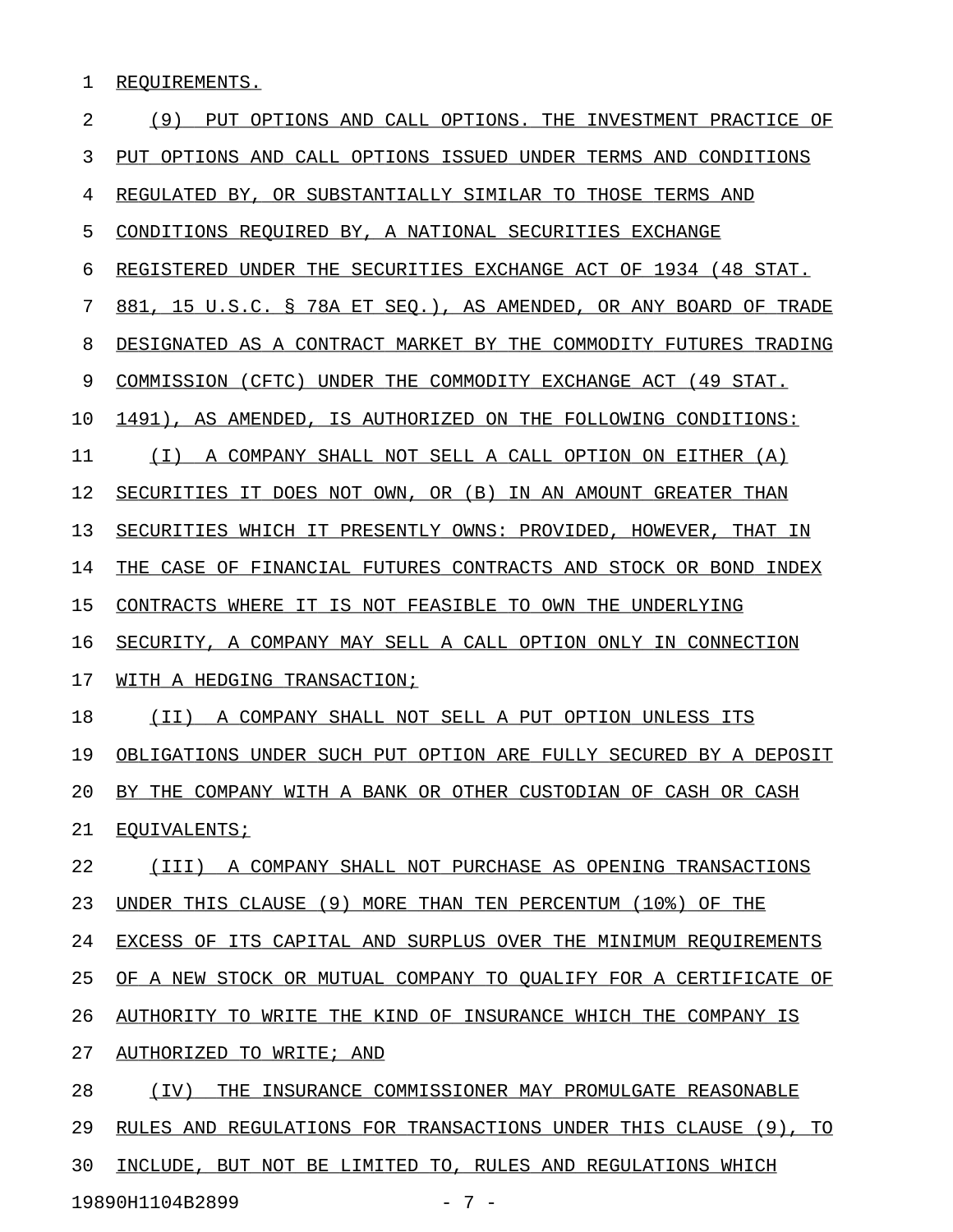| 1  | IMPOSE FINANCIAL SOLVENCY STANDARDS, VALUATION STANDARDS AND      |
|----|-------------------------------------------------------------------|
| 2  | REPORTING REOUIREMENTS.                                           |
| 3  | (10)<br>OPTIONS OR FUTURES CONTRACTS TRADED IN MARKETS            |
| 4  | REGULATED UNDER THE LAWS OF THE UNITED STATES OR BY AN AGENCY     |
| 5  | THEREOF AND OTHER CONTRACTS OR INSTRUMENTS FOR THE PURPOSE OF     |
| 6  | REDUCING THE INSURER'S ECONOMIC RISK IN CONNECTION WITH           |
| 7  | POTENTIAL CHANGES IN THE VALUE OF SPECIFICALLY IDENTIFIED ASSETS  |
| 8  | WHICH THE INSURER OWNS OR COULD REASONABLY EXPECT TO ACOUIRE OR   |
| 9  | SPECIFICALLY IDENTIFIED LIABILITIES WHICH THE INSURER HAS OR      |
| 10 | REASONABLY EXPECTS TO INCUR. THE AGGREGATE COST OF INVESTMENTS    |
| 11 | HELD UNDER THIS CLAUSE SHALL NOT EXCEED FIVE PERCENTUM (5%)<br>ΟF |
| 12 | THE COMPANY'S ADMITTED ASSETS. THE INSURANCE COMMISSIONER SHALL   |
| 13 | PROMULGATE REASONABLE RULES AND REGULATIONS FOR TRANSACTIONS      |
| 14 | UNDER THIS CLAUSE, TO INCLUDE, BUT NOT LIMITED TO, RULES AND      |
| 15 | REGULATIONS WHICH IMPOSE FINANCIAL SOLVENCY STANDARDS, VALUATION  |
| 16 | STANDARDS AND REPORTING REOUIREMENTS.                             |
| 17 | (11)<br>LENDING OF SECURITIES, REPURCHASE AGREEMENTS AND          |
| 18 | REVERSE REPURCHASE AGREEMENTS.                                    |
| 19 | ( I )<br>DEFINITIONS:                                             |
| 20 | (A) "LENDING OF SECURITIES" MEANS AN INVESTMENT OTHER THAN A      |
| 21 | REPURCHASE AGREEMENT, WHEREBY AN AGREEMENT IS ENTERED INTO WHICH  |
| 22 | TRANSFERS OWNERSHIP RIGHTS AND POSSESSION OF SECURITIES TO THE    |
| 23 | BORROWER OF SUCH SECURITIES WITH THE AGREEMENT PROVIDING FOR A    |
| 24 | RETURN OF OWNERSHIP RIGHTS AND POSSESSION OF THE SECURITIES TO    |
| 25 | THE LENDER AT A SPECIFIED DATE OR UPON DEMAND.                    |
| 26 | (B)<br><u> "REPURCHASE AGREEMENT" MEANS A BILATERAL AGREEMENT</u> |
| 27 | WHEREBY A COMPANY PURCHASES SECURITIES WITH A RELATED AGREEMENT   |
| 28 | THAT THE SELLER WILL PURCHASE OR REPURCHASE AT A SPECIFIED PRICE  |
| 29 | THE EQUIVALENT OR SIMILAR SECURITIES WITHIN A SPECIFIED PERIOD    |
| 30 | OF TIME OR ON DEMAND.                                             |

19890H1104B2899 - 8 -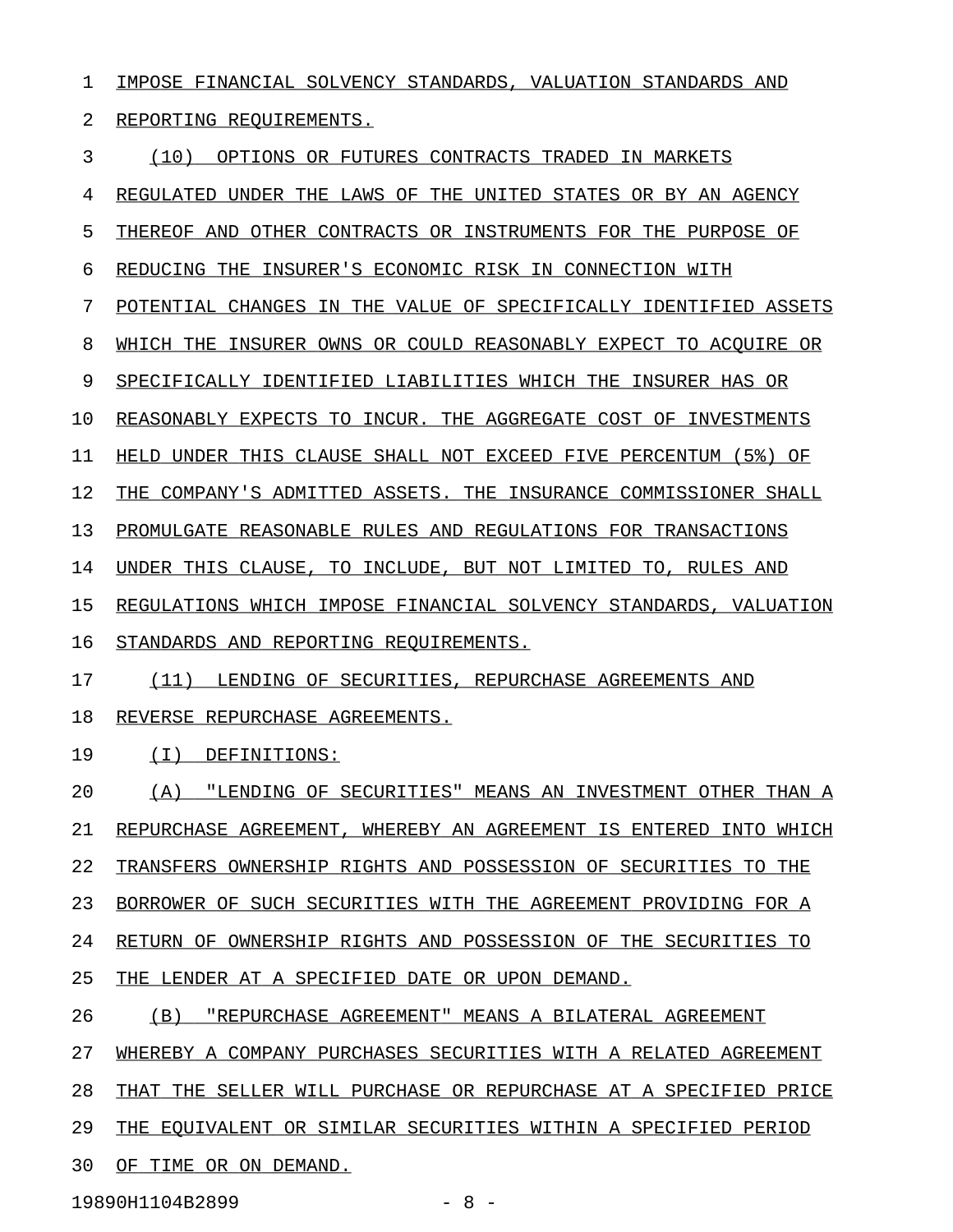| 1  | (C)<br>"REVERSE REPURCHASE AGREEMENT" MEANS A BILATERAL                 |
|----|-------------------------------------------------------------------------|
| 2  | AGREEMENT WHEREBY A COMPANY (I) SELLS SECURITIES WITH A RELATED         |
| 3  | TO PURCHASE OR REPURCHASE AT A SPECIFIED PRICE THE<br>AGREEMENT         |
| 4  | EQUIVALENT OR SIMILAR SECURITIES WITHIN A SPECIFIED PERIOD OF           |
| 5  | TIME OR UPON DEMAND, OR (II)<br>BORROWS FUNDS AND TRANSFERS             |
| 6  | SECURITIES TO<br>THE LENDER WITH A RELATED AGREEMENT THAT               |
| 7  | EOUIVALENT OR SIMILAR SECURITIES WILL BE RETURNED<br>TO.<br>THE COMPANY |
| 8  | UPON REPAYMENT OF THE LOAN WITHIN A SPECIFIED PERIOD OF<br>TIME<br>OR.  |
| 9  | ON DEMAND.                                                              |
| 10 | (II)<br>LENDING OF SECURITIES, REPURCHASE AGREEMENTS AND                |
| 11 | REVERSE REPURCHASE AGREEMENTS TRANSACTIONS ARE AUTHORIZED ON THE        |
| 12 | FOLLOWING CONDITIONS:                                                   |
| 13 | (A)<br>THE AGREEMENT FOR EACH TRANSACTION OR THE MASTER                 |
| 14 | AGREEMENT FOR A SERIES OF TRANSACTIONS SHALL BE REDUCED TO              |
| 15 | WRITING.                                                                |
| 16 | (B)<br>SECURITIES ACOUIRED BY A COMPANY OWNED SUBJECT TO                |
| 17 | REACOUISITION PURSUANT TO AN OUTSTANDING REPURCHASE AGREEMENT           |
| 18 | MAY NOT BE SOLD PURSUANT TO A REVERSE REPURCHASE AGREEMENT NOR          |
| 19 | LENT PURSUANT TO A LENDING OF SECURITIES AGREEMENT.                     |
| 20 | CONSIDERATION, OR COLLATERAL, RECEIVED FROM A REVERSE REPURCHASE        |
| 21 | AGREEMENT OR LENDING OF SECURITIES AGREEMENT MAY BE USED TO             |
| 22 | ACQUIRE SECURITIES WHICH ARE EQUIVALENT OR SIMILAR TO THE               |
| 23 | SECURITIES TRANSFERRED PURSUANT TO SUCH REPURCHASE AGREEMENT OR         |
| 24 | LENDING OF SECURITIES AGREEMENT; HOWEVER, SUCH ACOUIRED                 |
| 25 | SECURITIES MAY NOT BE SOLD PURSUANT TO A REVERSE REPURCHASE             |
| 26 | AGREEMENT NOR LENT PURSUANT TO A LENDING OF SECURITIES                  |
| 27 | AGREEMENT.                                                              |
| 28 | (C) A COMPANY IS LIMITED TO NO MORE THAN TWO PERCENTUM (2%)             |
| 29 | OF ITS ADMITTED ASSETS BEING SUBJECT TO LENDING OF SECURITIES,          |
| 30 | REPURCHASE AGREEMENTS OR REVERSE REPURCHASE AGREEMENTS                  |
|    |                                                                         |

19890H1104B2899 - 9 -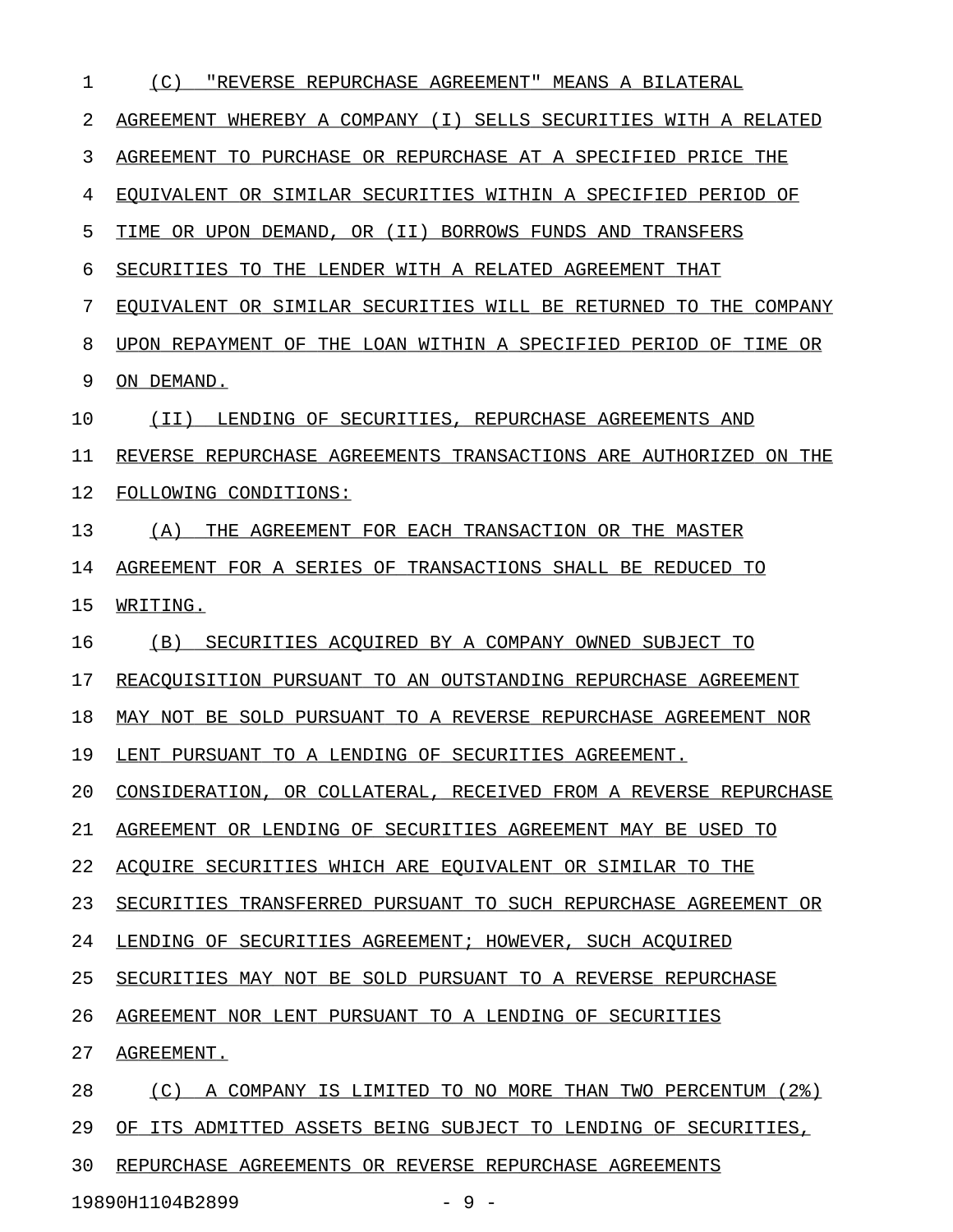1 TRANSACTIONS OUTSTANDING WITH ANY ONE BUSINESS ENTITY UNDER THIS 2 SECTION. 3 (D) A COMPANY MAY ENGAGE IN LENDING ITS SECURITIES OR 4 REPURCHASE OR REVERSE REPURCHASE AGREEMENTS UP TO FORTY 5 PERCENTUM (40%) OF ITS ADMITTED ASSETS: PROVIDED, HOWEVER, THAT 6 SUCH TRANSACTIONS ARE FULLY COLLATERALIZED. 7 (E) THE INSURANCE COMMISSIONER MAY PROMULGATE REASONABLE 8 RULES AND REGULATIONS FOR INVESTMENTS AND TRANSACTIONS UNDER 9 THIS SECTION, TO INCLUDE, BUT NOT BE LIMITED TO, RULES AND 10 REGULATIONS WHICH IMPOSE FINANCIAL SOLVENCY STANDARDS, VALUATION 11 STANDARDS AND REPORTING REQUIREMENTS. 12 (12) OTHER LOANS AND INVESTMENTS: 13 (I) LOANS OR INVESTMENTS NOT AUTHORIZED BY ANY OF THE 14 CLAUSES OF THIS SECTION, TO AN AMOUNT NOT EXCEEDING THE 15 AGGREGATE OF TWENTY PERCENTUM (20%) OF SUCH COMPANY'S ADMITTED 16 ASSETS. THE TWENTY PERCENTUM (20%) LIMITATION PROVIDED ABOVE 17 SHALL BE INCREASED IN THE SAME AMOUNT THAT INVESTMENTS APPROVED 18 BY THE INSURANCE COMMISSIONER ARE MADE IN THE FOLLOWING 19 CATEGORIES OF INVESTMENTS PROVIDED THAT THEIR PRINCIPAL 20 OPERATIONS OR LOCATIONS ARE LOCATED IN THIS COMMONWEALTH: 21 (A) INVESTMENTS IN VENTURE CAPITAL LIMITED PARTNERSHIPS OR 22 IN NEW AND YOUNG SMALL BUSINESSES WHICH ARE MAKING AN INITIAL 23 PUBLIC OFFERING OF SECURITIES OR UTILIZING A LIMITED PRIVATE 24 PLACEMENT. 25 (B) INVESTMENTS IN MINORITY-OWNED-AND-OPERATED BUSINESSES AS 26 DOMICILES IN PENNSYLVANIA, AS PROVIDED IN THE ACT OF JULY 22, 27 1974 (P.L.598, NO.206), KNOWN AS THE "PENNSYLVANIA MINORITY 28 BUSINESS DEVELOPMENT AUTHORITY ACT." 29 (C) INVESTMENTS IN BUSINESSES LOCATED IN ENTERPRISE ZONES 30 DESIGNATED BY THE DEPARTMENT OF COMMUNITY AFFAIRS.

19890H1104B2899 - 10 -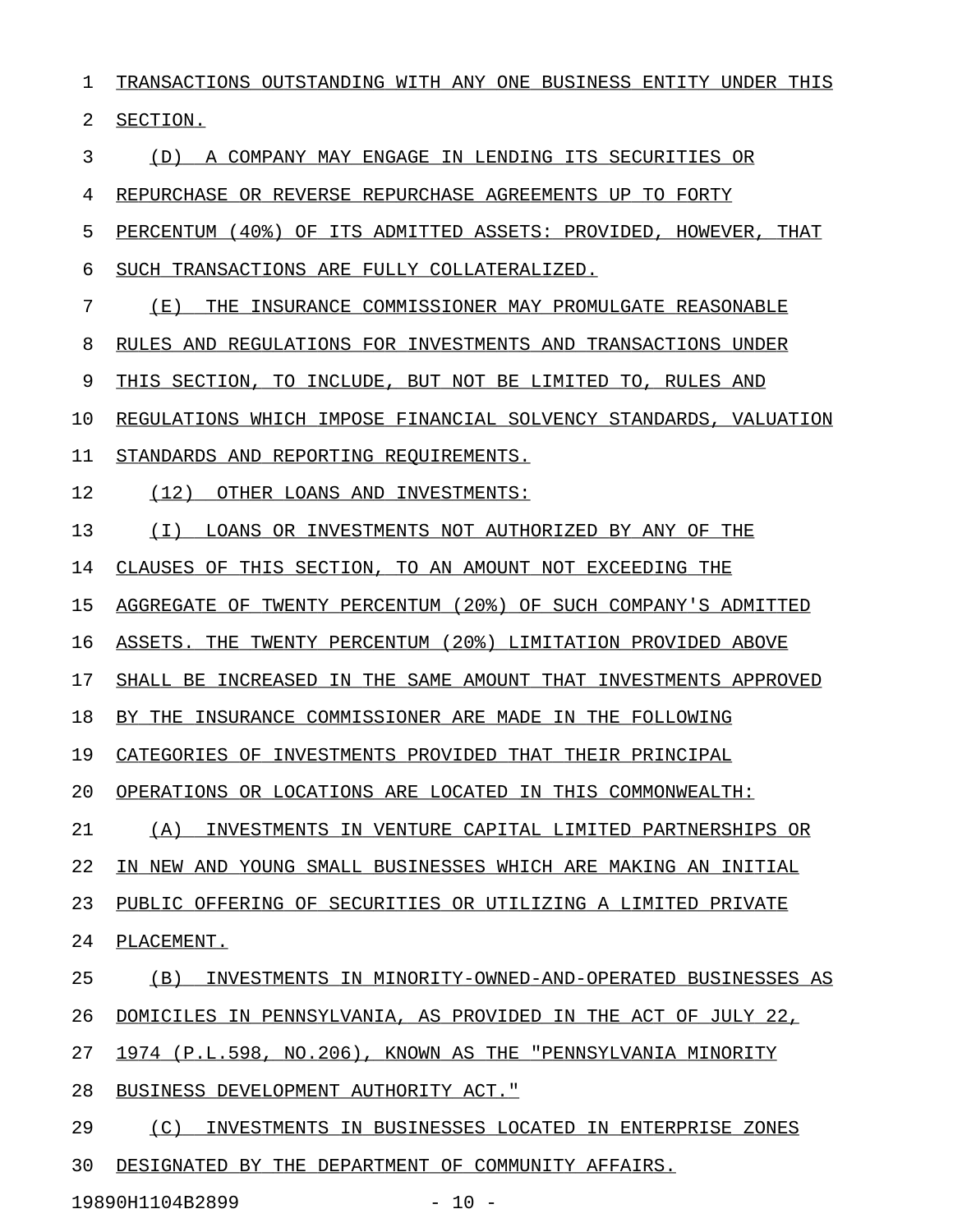1 (D) INVESTMENTS IN HOUSING FOR FAMILIES AND PERSONS OF LOW 2 INCOME, OR IN HOUSING IN ENTERPRISE ZONES DESIGNATED BY THE 3 DEPARTMENT OF COMMUNITY AFFAIRS. 4 (E) INVESTMENTS IN SEED CAPITAL FUNDS ESTABLISHED PURSUANT 5 TO THE PROVISIONS OF THE ACT OF JULY 2,  $1984$  (P.L.555, NO.111), 6 KNOWN AS THE "SMALL BUSINESS INCUBATORS ACT." 7 (F) INVESTMENTS IN BUSINESS DEVELOPMENT CREDIT CORPORATIONS 8 ESTABLISHED PURSUANT TO THE ACT OF DECEMBER 1, 1959 (P.L.1647, 9 NO.606), KNOWN AS THE "BUSINESS DEVELOPMENT CREDIT CORPORATION 10 LAW." 11 (G) INVESTMENTS IN SMALL BUSINESS INVESTMENT CORPORATIONS 12 AND MINORITY ENTERPRISE SMALL BUSINESS INVESTMENT COMPANIES 13 CERTIFIED PURSUANT TO APPLICABLE FEDERAL LAWS. 14 HOWEVER, IN NO EVENT MAY THE PERCENTAGE LIMITATION UNDER THIS 15 CLAUSE (12) EXCEED THE AGGREGATE OF TWENTY-FIVE PERCENTUM (25%). 16 (II) FOR EACH ONE-HALF PERCENTUM (.5%) OF SUCH COMPANY'S 17 ADMITTED ASSETS INVESTED IN CATEGORIES (A) THROUGH (G) OF 18 SUBCLAUSE (I) OF THIS CLAUSE WHOSE PRINCIPAL OPERATIONS OR 19 LOCATIONS ARE LOCATED IN THIS COMMONWEALTH, INVESTMENTS UNDER 20 OTHER CLAUSES OF THIS SECTION MAY EXCEED THE VOLUME LIMITATIONS 21 SET FORTH IN SUCH OTHER CLAUSES BY AN AGGREGATE OF TWO AND ONE-22 HALF PERCENTUM (2.5%) OF THE COMPANY'S ADMITTED ASSETS, BUT IN 23 NO EVENT MAY SUCH EXCESS INVESTMENTS EXCEED A MAXIMUM OF FIVE 24 PERCENTUM (5%) OF ADMITTED ASSETS; HOWEVER, SUCH EXCESS 25 INVESTMENTS SHALL BE CHARGED AGAINST THE LIMITATION ESTABLISHED 26 IN SUBCLAUSE (I) OF THIS CLAUSE. 27 (III) THE INSURANCE COMMISSIONER SHALL PROMULGATE REASONABLE 28 RULES AND REGULATIONS FOR TRANSACTIONS UNDER THIS CLAUSE, TO 29 INCLUDE, BUT NOT LIMITED TO, RULES AND REGULATIONS WHICH IMPOSE

30 FINANCIAL SOLVENCY STANDARDS, VALUATION STANDARDS AND REPORTING

19890H1104B2899 - 11 -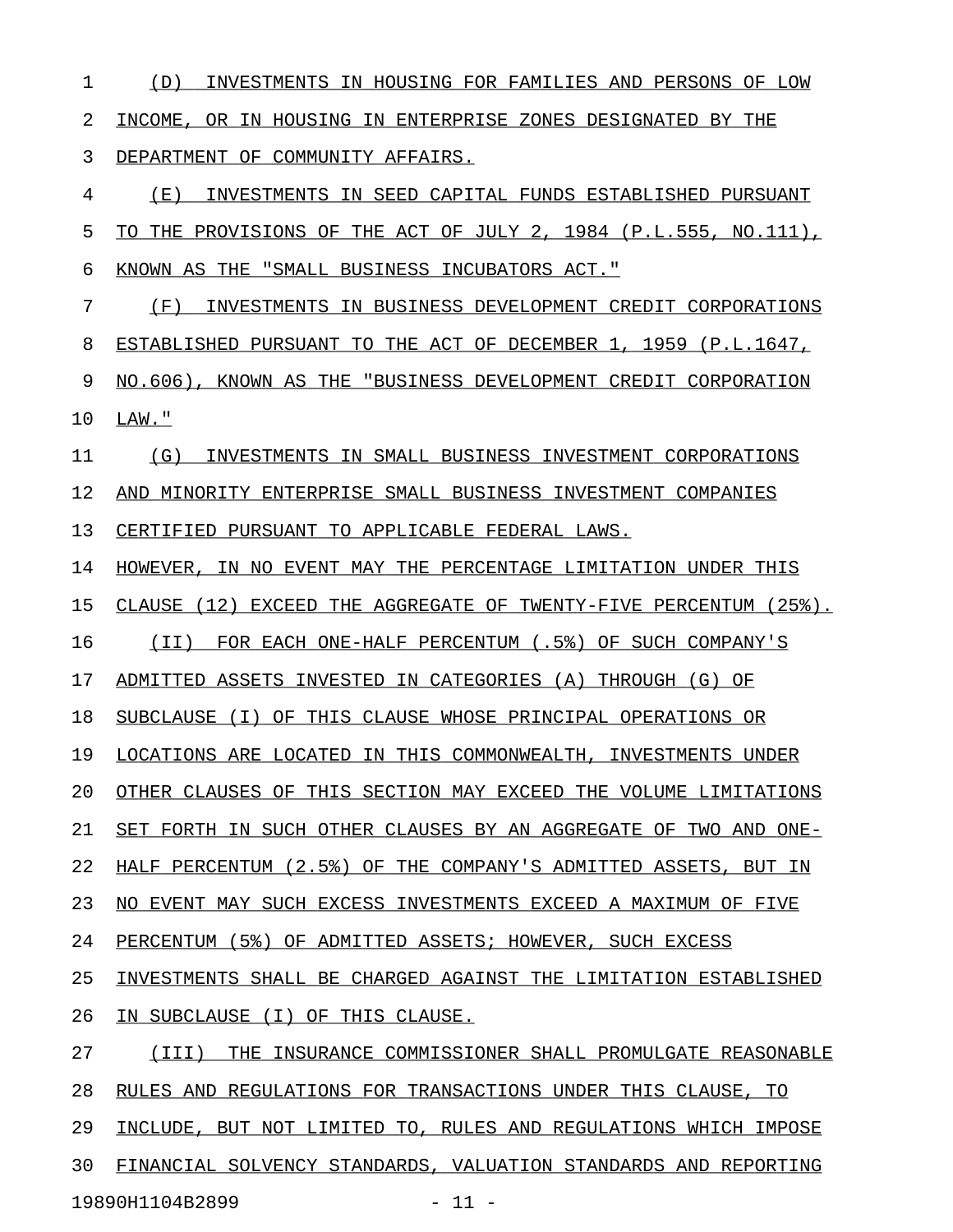1 REQUIREMENTS.

2 (B) NO SUCH COMPANY SHALL LEND ANY OF ITS FUNDS ON PERSONAL 3 SECURITY EXCEPT A LOAN FOR DEFRAYING, IN WHOLE OR IN PART, THE 4 EXPENSES OF AN EMPLOYE TRANSFERRED OR ABOUT TO BE TRANSFERRED TO 5 A NEW PLACE OF EMPLOYMENT WITH SUCH COMPANY. 6 (C) ANY SUCH COMPANY MAY, WITH THE APPROVAL OF ITS BOARD OF 7 DIRECTORS, ACOUIRE, RETAIN, CANCEL OR DISPOSE OF SHARES OF ITS 8 OWN CAPITAL STOCK, PROVIDED THAT: 9 (1) NO SUCH COMPANY SHALL ACQUIRE SUCH STOCK WITHOUT THE 10 PRIOR APPROVAL OF THE INSURANCE COMMISSIONER. 11 (2) NO SUCH COMPANY SHALL EFFECT A REDUCTION IN ITS CAPITAL 12 STOCK WITHOUT COMPLYING WITH THE APPLICABLE PROVISIONS OF LAW. 13 (3) NO SUCH COMPANY SHALL DIRECTLY OR INDIRECTLY VOTE SHARES 14 OF ITS OWN STOCK HELD BY IT. 15 SECTION 518-D. VALUATION OF INVESTMENTS.--(A) INVESTMENTS 16 SHALL BE VALUED IN ACCORDANCE WITH THE PUBLISHED VALUATION 17 STANDARDS OF THE NATIONAL ASSOCIATION OF INSURANCE 18 COMMISSIONERS. SECURITIES INVESTMENTS AS TO WHICH THE NATIONAL 19 ASSOCIATION OF INSURANCE COMMISSIONERS HAS NOT PUBLISHED 20 VALUATION STANDARDS IN ITS VALUATION OF SECURITIES MANUAL OR ITS 21 SUCCESSOR PUBLICATION SHALL BE VALUED AS FOLLOWS: 22 (1) ANY INVESTMENT BY ANY INSURER THAT IS NOT VALUED BY 23 STANDARDS PUBLISHED BY THE NATIONAL ASSOCIATION OF INSURANCE 24 COMMISSIONERS SHALL, AT THE TIME OF ACOUISITION, BE SUBMITTED TO 25 THE NATIONAL ASSOCIATION OF INSURANCE COMMISSIONERS FOR 26 EVALUATION. 27 (2) OTHER SECURITIES INVESTMENTS SHALL BE VALUED IN 28 ACCORDANCE WITH REGULATIONS PROMULGATED BY THE INSURANCE 29 COMMISSIONER PURSUANT TO SUBSECTION (D) OF THIS SECTION. 30 (B) OTHER INVESTMENTS, INCLUDING REAL PROPERTY, SHALL BE

19890H1104B2899 - 12 -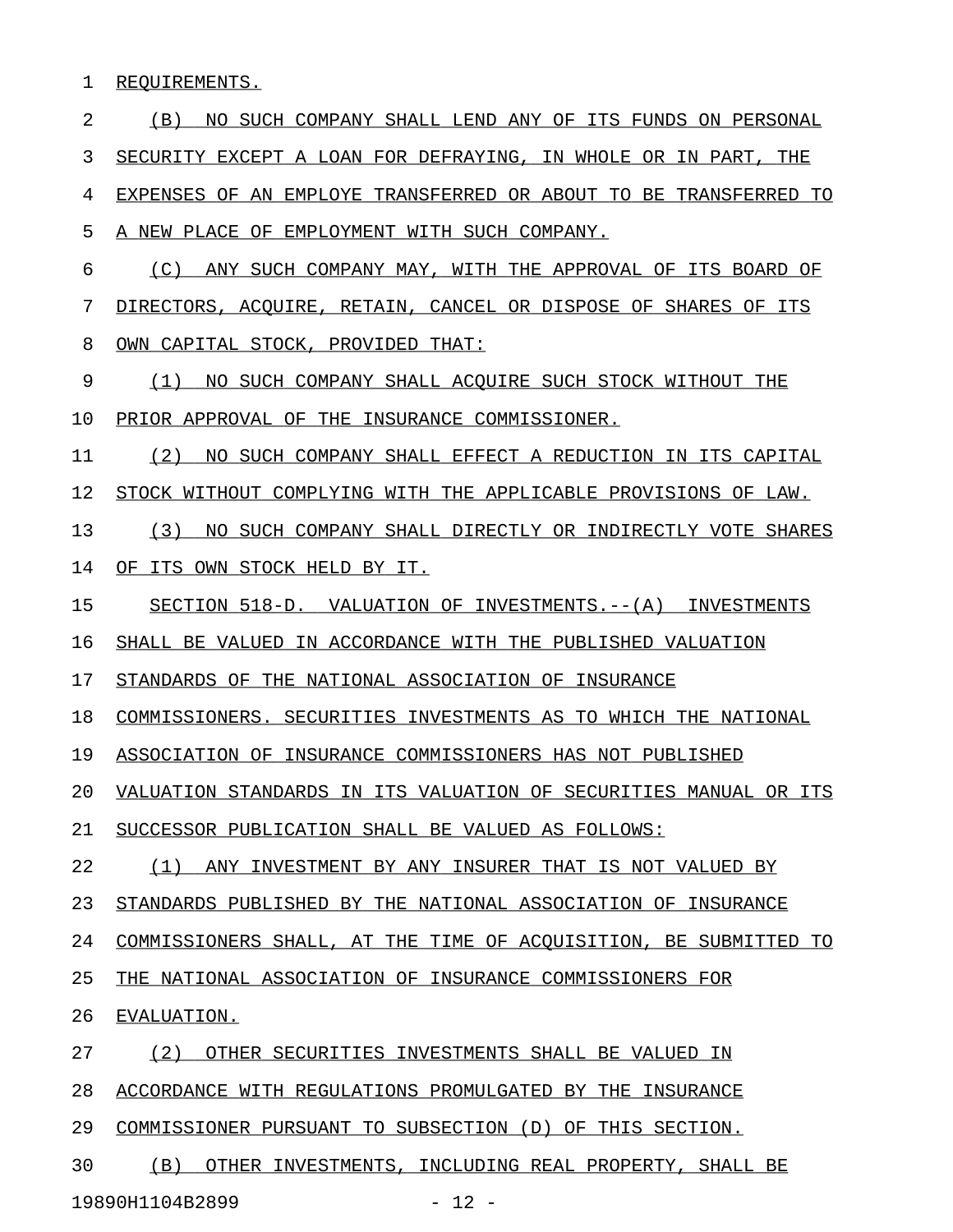| 1  | VALUED<br>IN ACCORDANCE WITH REGULATIONS PROMULGATED BY THE      |
|----|------------------------------------------------------------------|
| 2  | INSURANCE COMMISSIONER PURSUANT TO SUBSECTION (D)<br>OF THIS     |
| 3  | SECTION, BUT IN NO EVENT SHALL SUCH OTHER INVESTMENTS BE VALUED  |
| 4  | AT MORE THAN THEIR PURCHASE PRICE. PURCHASE PRICE FOR REAL       |
| 5  | PROPERTY INCLUDES CAPITALIZED PERMANENT IMPROVEMENTS, LESS       |
| 6  | DEPRECIATION SPREAD EVENLY OVER THE LIFE OF THE PROPERTY OR, AT  |
| 7  | THE OPTION OF THE COMPANY, LESS DEPRECIATION COMPUTED ON ANY     |
| 8  | BASIS PERMITTED UNDER THE UNITED STATES INTERNAL REVENUE CODE OF |
| 9  | 1954 (68A STAT. 3, 26 U.S.C. § 1 ET SEO.) AND REGULATIONS        |
| 10 | THEREUNDER. SUCH INVESTMENTS THAT HAVE BEEN AFFECTED BY          |
| 11 | PERMANENT DECLINES IN VALUE SHALL BE VALUED AT NOT MORE THAN     |
| 12 | THEIR MARKET VALUE.                                              |
| 13 | (C)<br>ANY INVESTMENT, INCLUDING REAL PROPERTY, NOT PURCHASED    |
| 14 | BY A COMPANY BUT ACQUIRED IN SATISFACTION OF A DEBT OR OTHERWISE |
| 15 | SHALL BE VALUED IN ACCORDANCE WITH THE APPLICABLE PROCEDURES FOR |
| 16 | THAT TYPE OF INVESTMENT CONTAINED IN THIS SECTION. FOR PURPOSES  |
| 17 | OF APPLYING THE VALUATION PROCEDURES, THE PURCHASE PRICE SHALL   |
| 18 | BE DEEMED TO BE THE MARKET VALUE AT THE TIME THE INVESTMENT IS   |
| 19 | ACOUIRED OR IN THE CASE OF ANY INVESTMENT ACOUIRED IN            |
| 20 | SATISFACTION OF DEBT, THE AMOUNT OF THE DEBT, INCLUDING          |
| 21 | INTEREST, TAXES AND EXPENSES, WHICHEVER AMOUNT IS LESS.          |
| 22 | THE INSURANCE COMMISSIONER MAY PROMULGATE RULES AND<br>(D)       |
| 23 | REGULATIONS FOR DETERMINING AND CALCULATING VALUES TO BE USED IN |
| 24 | FINANCIAL STATEMENTS SUBMITTED TO THE DEPARTMENT FOR INVESTMENTS |
| 25 | NOT SUBJECT TO PUBLISHED NATIONAL ASSOCIATION OF INSURANCE       |
| 26 | COMMISSIONERS' VALUATION STANDARDS.                              |
| 27 | ( E )<br>THE ELIGIBILITY OF AN INVESTMENT SHALL BE DETERMINED AS |
| 28 | OF THE DATE OF ITS MAKING OR ACOUISITION OR THE DATE OF          |
| 29 | COMMITMENT IN THE CASE OF COMMITMENT TO INVEST.                  |
| 30 | IF ANY INVESTMENT IS MADE IN AN INVESTMENT NOT PERMITTED<br>(F)  |

19890H1104B2899 - 13 -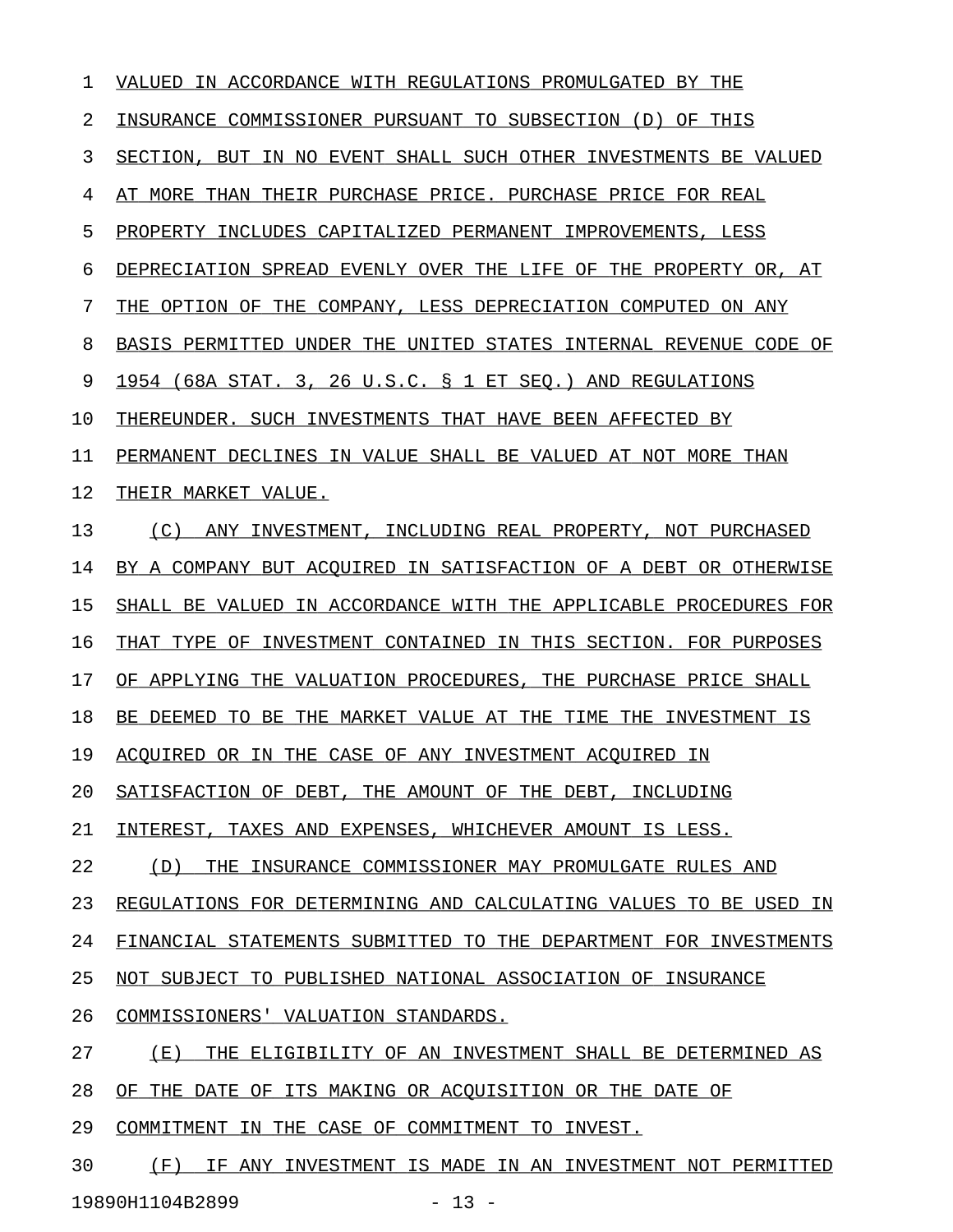| 1  | IN A MANNER NOT AUTHORIZED BY THIS ACT,<br>THE<br>OR.<br>OFFICERS, |
|----|--------------------------------------------------------------------|
| 2  | DIRECTORS AND<br>TRUSTEES MAKING OR AUTHORIZING SUCH INVESTMENT    |
| 3  | SHALL BE PERSONALLY LIABLE FOR ANY LOSS OCCASIONED THEREBY.        |
| 4  | (G)<br>NOTHING IN THIS ACT SHALL PROHIBIT THE ACOUISITION BY AN    |
| 5  | INSURER OF OTHER OR ADDITIONAL SECURITIES OR PROPERTY IF           |
| 6  | RECEIVED AS A DIVIDEND OR AS A LAWFUL DISTRIBUTION OF ASSETS, OR   |
| 7  | UPON A DEBT OR JUDGMENT, OR UNDER A LAWFUL AND BONA FIDE           |
| 8  | AGREEMENT OF BULK REINSURANCE, MERGER OR CONSOLIDATION, OR IF      |
| 9  | ACOUIRED BY IT THROUGH THE EXERCISE OF WARRANTS, OPTIONS OR        |
| 10 | SIMILAR RIGHTS TO ACOUIRE SECURITIES RECEIVED BY IT IN             |
| 11 | ACCORDANCE WITH THIS ACT. NOTHING IN THIS ACT SHALL PREVENT ANY    |
| 12 | INSURER FROM ENTERING INTO AN AGREEMENT FOR THE PURPOSE OF         |
| 13 | INTERESTS OF THE INSURER IN SECURITIES LAWFULLY<br>PROTECTING THE  |
| 14 | HELD BY IT, OR FOR THE PURPOSE OF REORGANIZATION OF A              |
| 15 | CORPORATION WHICH ISSUED SECURITIES SO HELD, AND FROM DEPOSITING   |
| 16 | SUCH SECURITIES WITH A COMMITTEE OR DEPOSITARIES APPOINTED UNDER   |
| 17 | SUCH AGREEMENT, NOR FROM ACCEPTING STOCK, BONDS OR OTHER           |
| 18 | SECURITIES OR OTHER PROPERTY WHICH MAY BE DISTRIBUTED PURSUANT     |
| 19 | TO ANY SUCH AGREEMENT, OR TO ANY PLAN OF REORGANIZATION OR         |
| 20 | ARRANGEMENT; AND NO PROVISION OF THIS ACT SHALL PREVENT ANY        |
| 21 | INSURER FROM ACQUIRING OR HOLDING ANY PROPERTY ACQUIRED IN         |
| 22 | SATISFACTION OF ANY DEBT PREVIOUSLY CONTRACTED, OR THAT SHALL BE   |
| 23 | OBTAINED BY SALE OR FORECLOSURE OF ANY SECURITY HELD BY IT. ANY    |
| 24 | SECURITY OR PROPERTY SO ACOUIRED WHICH IS NOT OTHERWISE AN         |
| 25 | ELIGIBLE INVESTMENT UNDER THIS ACT SHALL BE DISPOSED OF WITHIN     |
| 26 | FIVE (5) YEARS FROM DATE OF ACOUISITION, UNLESS WITHIN SUCH        |
| 27 | PERIOD THE SECURITY OR PROPERTY HAS ATTAINED TO THE STANDARD OF    |
| 28 | ELIGIBILITY, EXCEPT THAT ANY SECURITY OR PERSONAL PROPERTY         |
| 29 | ACOUIRED UNDER ANY AGREEMENT OF BULK REINSURANCE, MERGER OR        |
| 30 | CONSOLIDATION MAY BE RETAINED FOR A LONGER PERIOD IF SO PROVIDED   |
|    | 19890H1104B2899<br>$-14 -$                                         |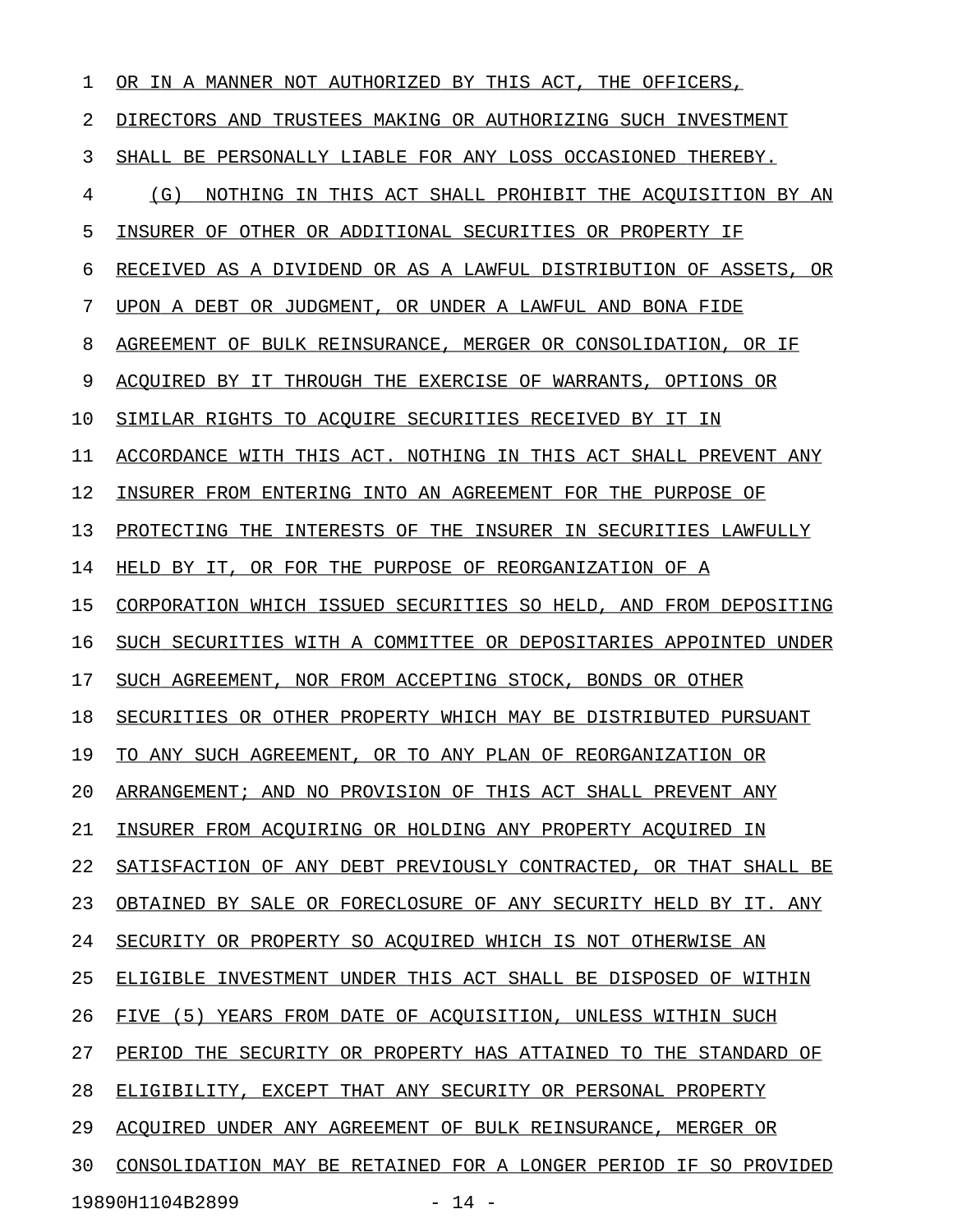1 IN THE PLAN FOR SUCH REINSURANCE, MERGER OR CONSOLIDATION. THE 2 COMMISSIONER MAY GRANT FROM TIME TO TIME REASONABLE EXTENSIONS 3 OF THE PERIOD WITHIN WHICH AN INSURER SHALL DISPOSE OF ANY SUCH 4 PROPERTY OR SECURITY.

5 SECTION 3. SECTION 519 OF THE ACT, AMENDED JUNE 2, 1965 6 (P.L.77, NO.54), IS AMENDED TO READ:

7 SECTION 519. REAL ESTATE WHICH MAY BE [PURCHASED] ACOUIRED, 8 HELD, AND CONVEYED. --[NO] A DOMESTIC STOCK FIRE, STOCK MARINE, 9 OR STOCK FIRE AND MARINE INSURANCE COMPANY [SHALL] MAY, DIRECTLY 10 OR INDIRECTLY, ALONE OR IN COMBINATION WITH ONE OR MORE OTHER 11 PERSONS OR ENTITIES (EXCEPT THAT NO DOMESTIC STOCK FIRE, STOCK 12 MARINE OR STOCK FIRE AND MARINE INSURANCE COMPANY MAY 13 PARTICIPATE IN A GENERAL PARTNERSHIP), ACQUIRE BY PURCHASE, 14 LEASE OR OTHERWISE OR RECEIVE, HOLD, OR CONVEY REAL ESTATE, 15 [EXCEPT FOR THE PURPOSE AND IN THE MANNER HEREIN SET FORTH, TO

17 (A) [SUCH AS SHALL BE REQUISITE] REQUIRED FOR ITS CONVENIENT 18 ACCOMMODATION IN THE TRANSACTION OF ITS BUSINESS, INCLUDING 19 RESIDENTIAL REAL ESTATE PURCHASED FROM EMPLOYES TRANSFERRED OR 20 ABOUT TO BE TRANSFERRED TO NEW PLACES OF EMPLOYMENT WITH SUCH 21 COMPANY.

16 WIT] OR ANY INTEREST THEREIN:

22 (B) [SUCH AS SHALL HAVE BEEN CONVEYED] CONVEYED TO IT IN 23 SATISFACTION OF DEBTS PREVIOUSLY CONTRACTED IN THE COURSE OF ITS 24 DEALING.

25 (C) [SUCH AS SHALL HAVE BEEN PURCHASED] PURCHASED AT SALES 26 UPON JUDGMENTS, DECREES, OR MORTGAGES, OBTAINED OR MADE FOR 27 DEBTS DUE THE COMPANY, OR FOR DEBTS DUE OTHER PERSONS WHERE SAID 28 COMPANY MAY HAVE LIENS OR ENCUMBRANCES ON THE SAME, AND THE 29 PURCHASE IS DEEMED NECESSARY TO SAVE THE COMPANY FROM LOSS. [IT 30 SHALL NOT BE LAWFUL FOR ANY SUCH COMPANY TO PURCHASE OR HOLD 19890H1104B2899 - 15 -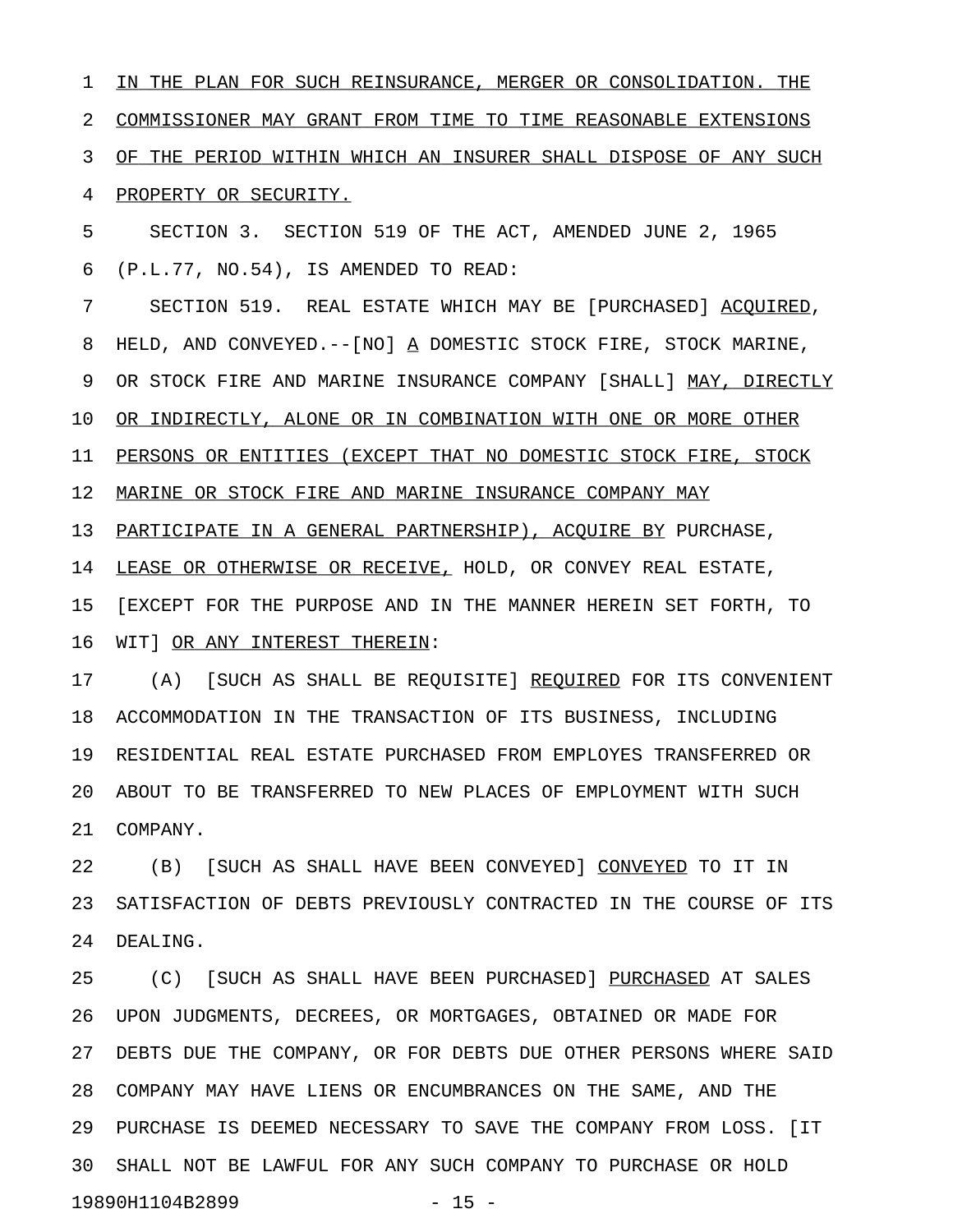1 REAL ESTATE IN ANY OTHER CASE OR FOR ANY OTHER PURPOSE. ANY REAL 2 ESTATE PURCHASED, RECEIVED, OR ACQUIRED UNDER CLAUSES (B) AND 3 (C) OF THIS SECTION, WHICH HAS BEEN HELD FOR A PERIOD OF MORE 4 THAN FIVE YEARS FROM THE DATE OF ITS PURCHASE, RECEIPT, OR 5 ACQUISITION, SHALL BE SOLD AND DISPOSED OF WITHIN A PERIOD OF 6 SIX MONTHS AFTER DUE NOTICE TO THE COMPANY FROM THE INSURANCE 7 COMMISSIONER TO SELL AND CONVEY THE SAME. THE COMMISSIONER MAY 8 EXTEND THE TIME FOR SUCH DISPOSITION IF HE BELIEVES THE INTEREST 9 OF THE COMPANY WILL SUFFER MATERIALLY BY A FORCED SALE.] 10 (D) REASONABLY NECESSARY FOR THE PURPOSE OF MAINTAINING OR 11 ENHANCING THE SALE VALUE OF REAL PROPERTY PREVIOUSLY ACOUIRED OR 12 HELD BY IT UNDER SUBSECTION (A), (B), (C) OR (E). 13 (E) AS AN INVESTMENT FOR THE PRODUCTION OF INCOME OR CAPITAL 14 APPRECIATION, OR SO ACOUIRED FOR DEVELOPMENT, IMPROVEMENT, 15 MAINTENANCE OR CONSTRUCTION AND MAINTENANCE FOR SUCH INVESTMENT 16 PURPOSES. 17 SECTION 4. SECTION 602 OF THE ACT IS REPEALED. 18 SECTION 5. THE ACT IS AMENDED BY ADDING A SECTION TO READ: 19 SECTION 602.1. ELIGIBLE INVESTMENTS. -- EVERY DOMESTIC STOCK 20 CASUALTY INSURANCE COMPANY SHALL INVEST AND KEEP INVESTED ALL 21 ITS FUNDS IN ACCORDANCE WITH THE LAWS OF THIS COMMONWEALTH 22 RELATING TO THE INVESTMENT OF FUNDS OF DOMESTIC STOCK FIRE, 23 STOCK MARINE OR STOCK FIRE AND MARINE INSURANCE COMPANIES. 24 SECTION 6. SECTIONS 603 AND 604 OF THE ACT ARE REPEALED. 25 SECTION 7. THE ACT IS AMENDED BY ADDING A SECTION TO READ: 26 SECTION 604.1. REAL ESTATE WHICH MAY BE ACOUIRED, HELD AND 27 CONVEYED.--NO DOMESTIC STOCK CASUALTY INSURANCE COMPANY SHALL 28 ACQUIRE BY PURCHASE, LEASE OR OTHERWISE, OR RECEIVE, HOLD OR 29 CONVEY REAL ESTATE, OR ANY INTEREST THEREIN EXCEPT IN ACCORDANCE 30 WITH THE LAWS OF THIS COMMONWEALTH RELATING TO REAL ESTATE THAT 19890H1104B2899 - 16 -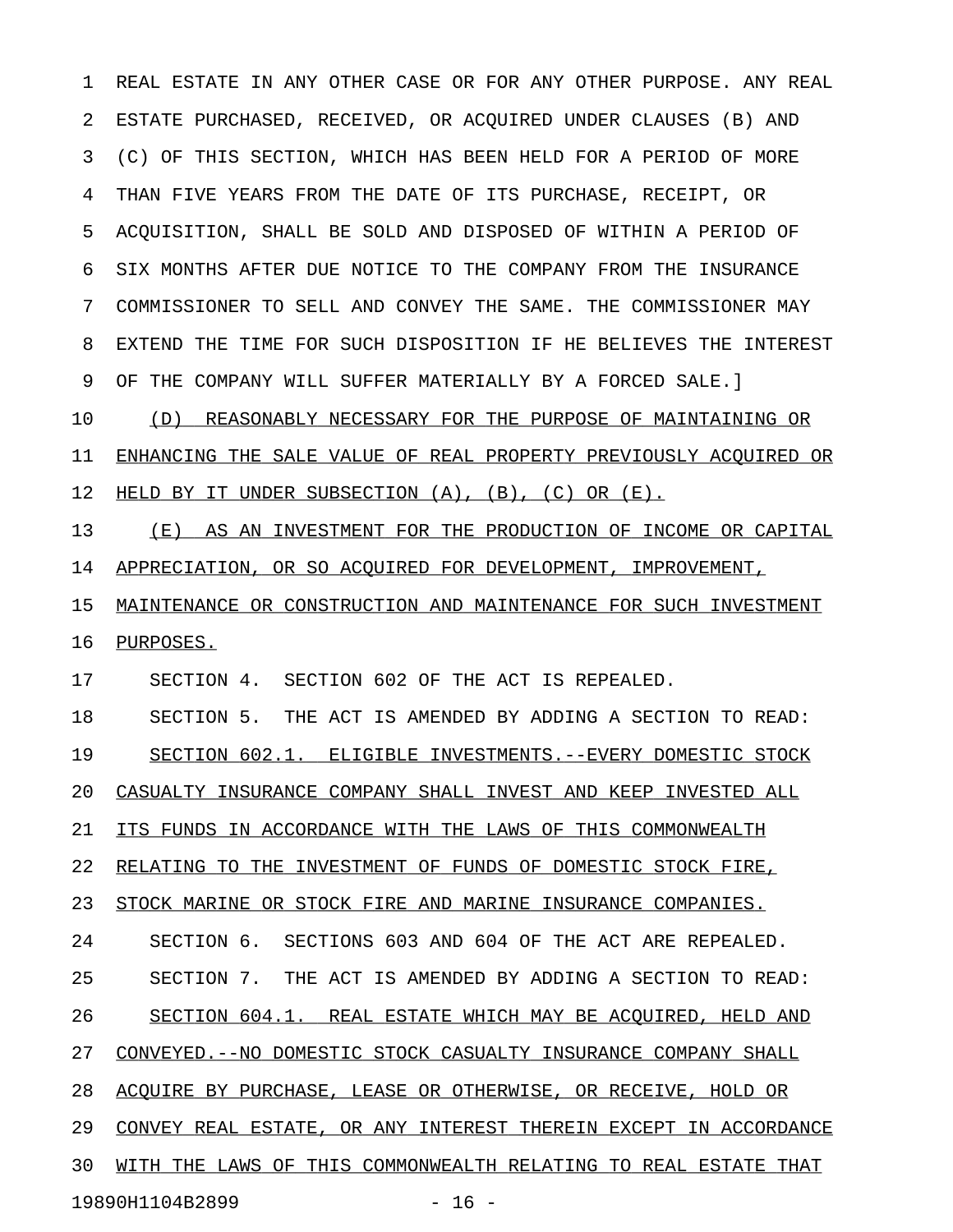1 MAY BE ACQUIRED BY PURCHASE, LEASE OR OTHERWISE, OR RECEIVED, 2 HELD, OR CONVEYED BY STOCK FIRE, OR STOCK MARINE, OR STOCK FIRE 3 AND MARINE INSURANCE COMPANIES.

4 Section 1 8. Sections 601-A, 602-A, 603-A, 604-A, 605-A and < 5 606-A of the act <del>of May 17, 1921 (P.L.682, No.284), known as The</del> <-6 <del>Insurance Company Law of 1921</del>, added June 11, 1986 (P.L.226,

7 No.64), are amended to read:

8 Section 601-A. Definitions.--As used in this article the 9 following words and phrases shall have the meanings given to 10 them in this section:

11 "Alcohol or drug abuse." Any use of alcohol or other drugs 12 which produces a pattern of pathological use causing impairment 13 in social or occupational functioning or which produces 14 physiological dependency evidenced by physical tolerance or 15 withdrawal. For the purposes of this act, drugs shall be defined 16 as addictive drugs and drugs of abuse listed as scheduled drugs 17 in the act of April 14, 1972 (P.L.233, No.64), known as "The

18 Controlled Substance, Drug, Device and Cosmetic Act."

19 "Detoxification." The process whereby an alcohol-intoxicated 20 or drug-intoxicated or alcohol-dependent or drug-dependent 21 person is assisted, in a facility licensed by the Department of 22 Health, through the period of time necessary to eliminate, by 23 metabolic or other means, the intoxicating alcohol or other 24 drugs, alcohol and other drug dependency factors or alcohol in 25 combination with drugs as determined by a licensed physician, 26 while keeping the physiological risk to the patient at a 27 minimum.

28 "Hospital." A facility licensed as a hospital by the 29 Department of Health, the Department of Public Welfare, or 30 operated by the Commonwealth and conducting an alcoholism or\_\_ 19890H1104B2899 - 17 -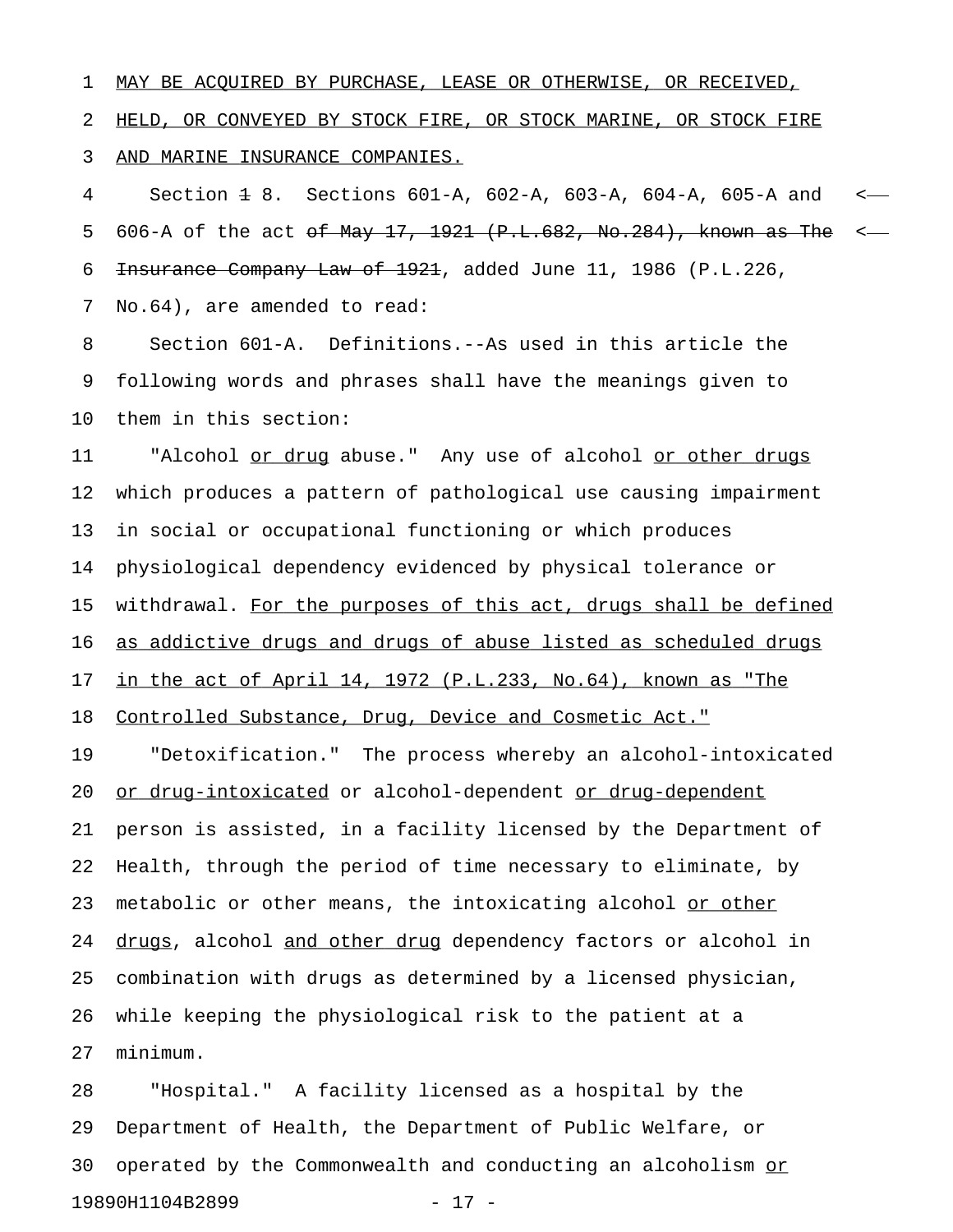1 drug addiction treatment program licensed by the Department of 2 Health.

3 "Inpatient care." The provision of medical, nursing, 4 counseling or therapeutic services twenty-four hours a day in a 5 hospital or non-hospital facility, according to individualized 6 treatment plans.

7 "Non-hospital facility." A facility, licensed by the 8 Department of Health, for the care or treatment of alcohol-9 dependent or other drug-dependent persons, except for 10 transitional living facilities.

11 "Non-hospital residential care." The provision of medical, 12 nursing, counseling or therapeutic services to patients 13 suffering from alcohol or other drug abuse or dependency in a 14 residential environment, according to individualized treatment 15 plans.

16 "Outpatient care." The provision of medical, nursing, 17 counseling or therapeutic services in a hospital or non-hospital 18 facility on a regular and predetermined schedule, according to 19 individualized treatment plans.

20 "Partial hospitalization." The provision of medical, 21 nursing, counseling or therapeutic services on a planned and 22 regularly scheduled basis in a hospital or non-hospital facility 23 licensed as an alcoholism or drug addiction treatment program by 24 the Department of Health, designed for a patient or client who 25 would benefit from more intensive than are offered in outpatient 26 treatment but who does not require inpatient care.

27 Section 602-A. Mandated Policy Coverages and Options.--(a) 28 All group health or sickness or accident insurance policies 29 providing hospital or medical/surgical coverage and all group 30 subscriber contracts or certificates issued by any entity 19890H1104B2899 - 18 -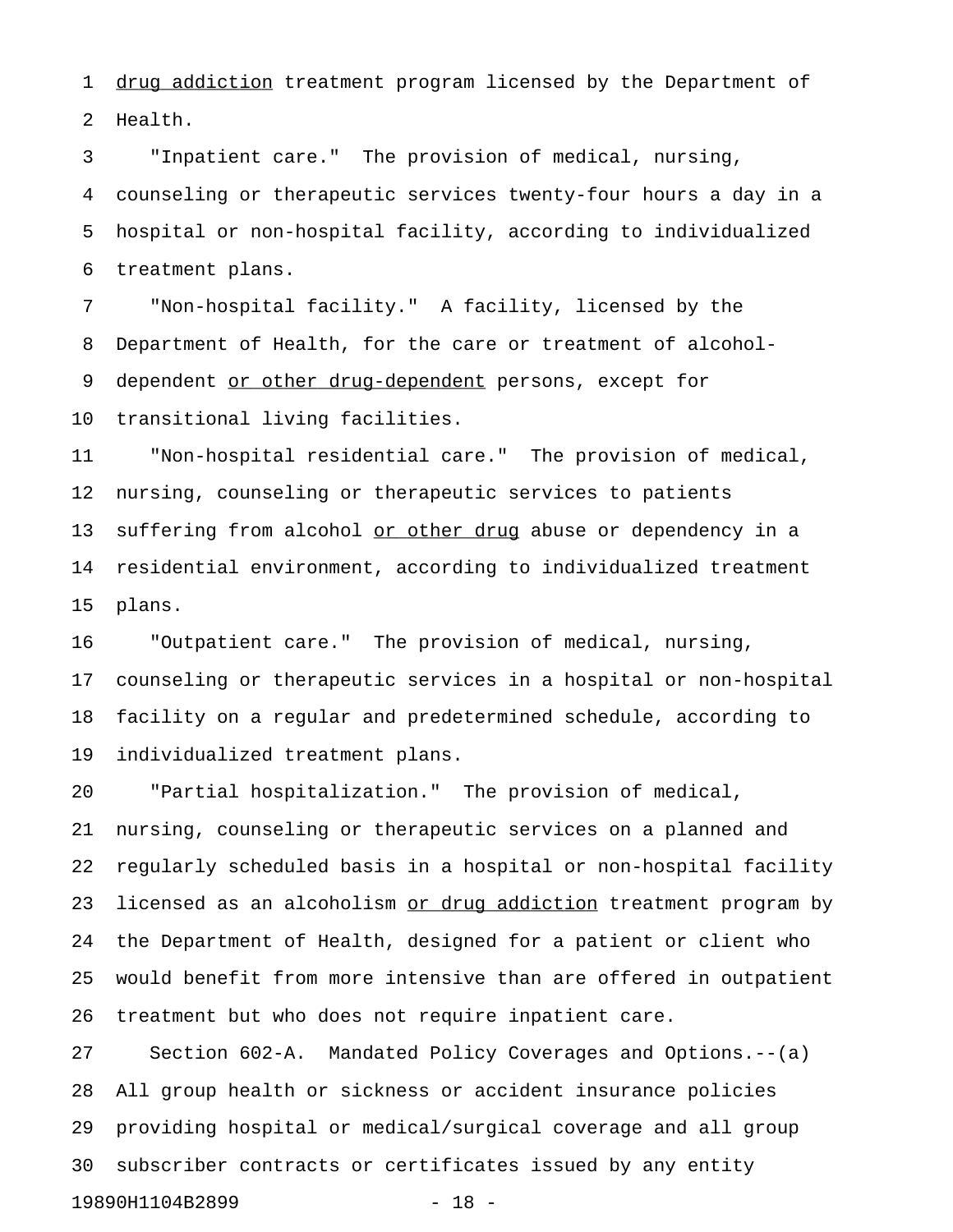1 subject to this act, 40 Pa.C.S. Ch. 61 (relating to hospital 2 plan corporations) or Ch. 63 (relating to professional health 3 services plan corporations), the act of December 29, 1972 4 (P.L.1701, No.364), known as the "Health Maintenance 5 Organization Act," or the act of July 29, 1977 (P.L.105, No.38), 6 known as the "Fraternal Benefit Society Code," providing 7 hospital or medical/surgical coverage, shall in addition to 8 other provisions required by this act include within the 9 coverage those benefits for alcohol or other drug abuse and 10 dependency as provided in sections 603-A, 604-A and 605-A. 11 (b) The benefits specified in subsection (a) may be provided

12 through a combination of such policies, contracts or

13 certificates.

14 (c) The benefits specified in subsection (a) may be provided 15 through prospective payment plans.

16 (d) The provisions of subsection (a) shall not apply to 17 Medicare or Medicaid supplemental contracts or limited coverage 18 accident and sickness policies, such as, but not limited to, 19 cancer insurance, polio insurance, dental care and similar 20 policies as may be identified as exempt from this section by the 21 Insurance Commissioner.

22 Section 603-A. Inpatient Detoxification.--(a) Inpatient 23 detoxification as a covered benefit under this article shall be 24 provided either in a hospital or in an inpatient non-hospital 25 facility which has a written affiliation agreement with a 26 hospital for emergency, medical and psychiatric or psychological 27 support services, meets minimum standards for client-to-staff 28 ratios and staff qualifications which shall be established by 29 the Department of Health and is licensed as an alcoholism and/or 30 drug addiction treatment program.

19890H1104B2899 - 19 -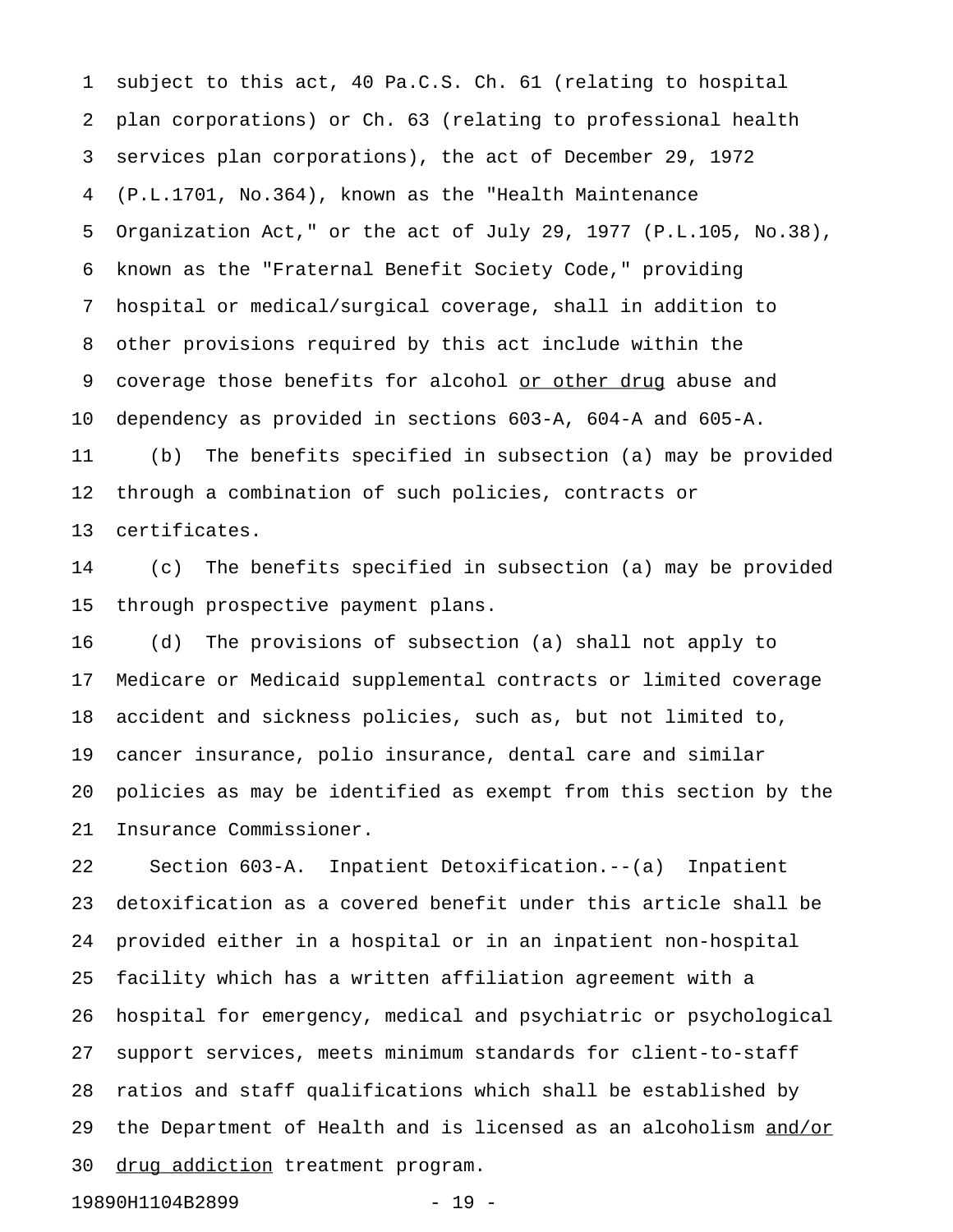1 (b) The following services shall be covered under inpatient 2 detoxification:

3 (1) Lodging and dietary services.

4 (2) Physician, psychologist, nurse, certified addictions 5 counselor and trained staff services.

6 (3) Diagnostic X-ray.

7 (4) Psychiatric, psychological and medical laboratory 8 testing.

9 (5) Drugs, medicines, equipment use and supplies.

10 (c) Treatment under this section may be subject to a 11 lifetime limit, for any covered individual, of four admissions 12 for detoxification and reimbursement per admission may be 13 limited to seven (7) days of treatment or an equivalent amount. 14 Section 604-A. Non-hospital Residential Alcohol or Other 15 Drug Services.--(a) Minimal additional treatment as a covered 16 benefit under this article shall be provided in a facility which 17 meets minimum standards for client-to-staff ratios and staff 18 qualifications which shall be established by the Office of Drug 19 and Alcohol Programs and is appropriately licensed by the 20 Department of Health as an alcoholism or drug addiction 21 treatment program. Before an insured may qualify to receive 22 benefits under this section, a licensed physician or licensed 23 psychologist must certify the insured as a person suffering from 24 alcohol or other drug abuse or dependency and refer the insured 25 for the appropriate treatment.

26 (b) The following services shall be covered under this 27 section:

28 (1) Lodging and dietary services.

29 (2) Physician, psychologist, nurse, certified addictions 30 counselor and trained staff services.

19890H1104B2899 - 20 -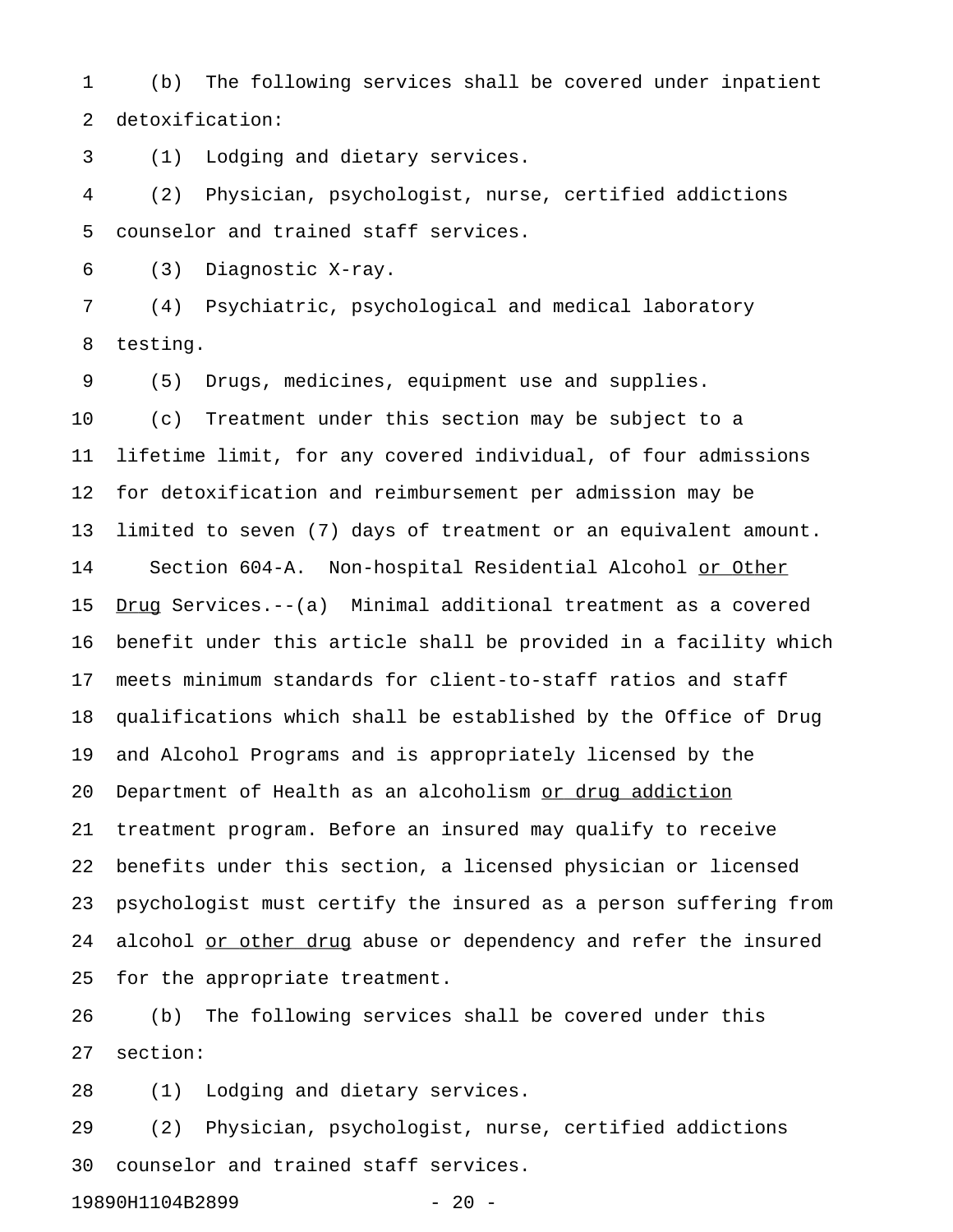1 (3) Rehabilitation therapy and counseling.

2 (4) Family counseling and intervention.

3 (5) Psychiatric, psychological and medical laboratory tests. 4 (6) Drugs, medicines, equipment use and supplies.

5 (c) The treatment under this section shall be covered, as 6 required by this act, for a minimum of thirty (30) days per year 7 for residential care. Additional days shall be available as 8 provided in section 605-A(d). Treatment may be subject to a 9 lifetime limit, for any covered individual, of ninety (90) days. 10 Section 605-A. Outpatient Alcohol or Other Drug Services.--11 (a) Minimal additional treatment as a covered benefit under 12 this article shall be provided in a facility appropriately 13 licensed by the Department of Health as an alcoholism or drug 14 addiction treatment program. Before an insured may qualify to 15 receive benefits under this section, a licensed physician or 16 licensed psychologist must certify the insured as a person 17 suffering from alcohol or other drug abuse or dependency and 18 refer the insured for the appropriate treatment.

19 (b) The following services shall be covered under this 20 section:

21 (1) Physician, psychologist, nurse, certified addictions 22 counselor and trained staff services.

23 (2) Rehabilitation therapy and counseling.

24 (3) Family counseling and intervention.

25 (4) Psychiatric, psychological and medical laboratory tests.

26 (5) Drugs, medicines, equipment use and supplies.

27 (c) Treatment under this section shall be covered as 28 required by this act for a minimum of thirty outpatient, full-29 session visits or equivalent partial visits per year. Treatment 30 may be subject to a lifetime limit, for any covered individual, 19890H1104B2899 - 21 -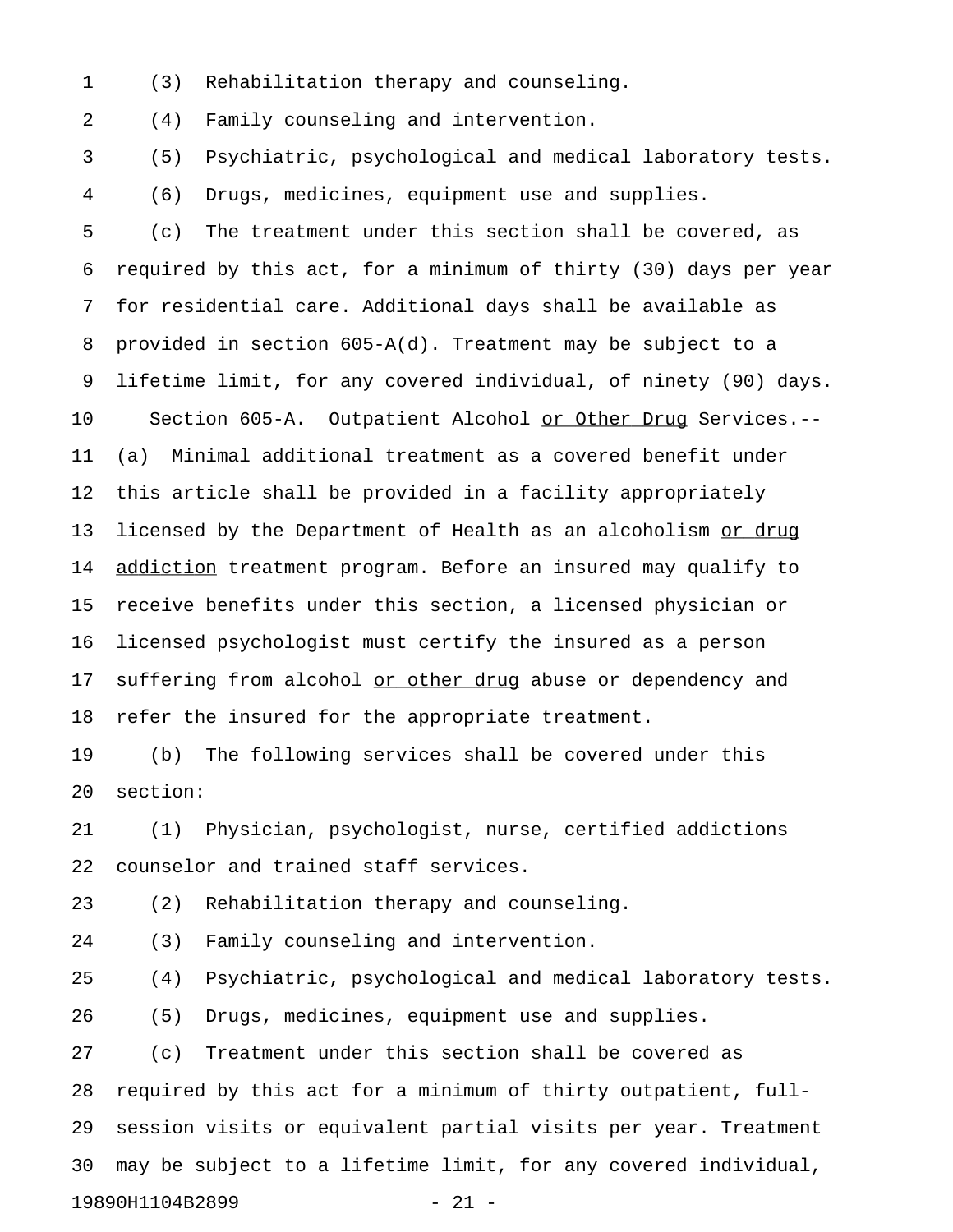1 of one hundred and twenty outpatient, full-session visits or 2 equivalent partial visits.

3 (d) In addition, treatment under this section shall be 4 covered as required by this act for a minimum of thirty separate 5 sessions of outpatient or partial hospitalization services per 6 year, which may be exchanged on a two-to-one basis to secure up 7 to fifteen additional non-hospital, residential alcohol 8 treatment days.

9 Section 606-A. Deductibles, Copayment Plans and Prospective 10 Pay.--(a) Reasonable deductible or copayment plans, or both, 11 after approval by the Insurance Commissioner, may be applied to 12 benefits paid to or on behalf of patients during the course of 13 alcohol or other drug abuse or dependency treatment. In the 14 first instance or course of treatment, no deductible or 15 copayment shall be less favorable than those applied to similar 16 classes or categories of treatment for physical illness 17 generally in each policy.

18 (b) In the first instance or course of treatment under a 19 prospective payment plan, no deductible or copayment shall be 20 less favorable than those applied to similar classes or 21 categories of treatment for physical illness generally in each 22 policy.

23 SECTION 9. SECTION 802 OF THE ACT IS REPEALED. <

24 SECTION 10. THE ACT IS AMENDED BY ADDING A SECTION TO READ: 25 SECTION 802.1. INVESTMENT OF ASSETS.--EVERY DOMESTIC MUTUAL 26 INSURANCE COMPANY, OTHER THAN A MUTUAL LIFE INSURANCE COMPANY, 27 SHALL INVEST AND KEEP INVESTED ALL ITS FUNDS IN ACCORDANCE WITH 28 THE LAWS OF THIS COMMONWEALTH RELATING TO THE INVESTMENT OF 29 FUNDS OF DOMESTIC STOCK FIRE, STOCK MARINE OR STOCK FIRE AND 30 MARINE INSURANCE COMPANIES. PROVIDED, HOWEVER, THAT ANY MUTUAL

19890H1104B2899 - 22 -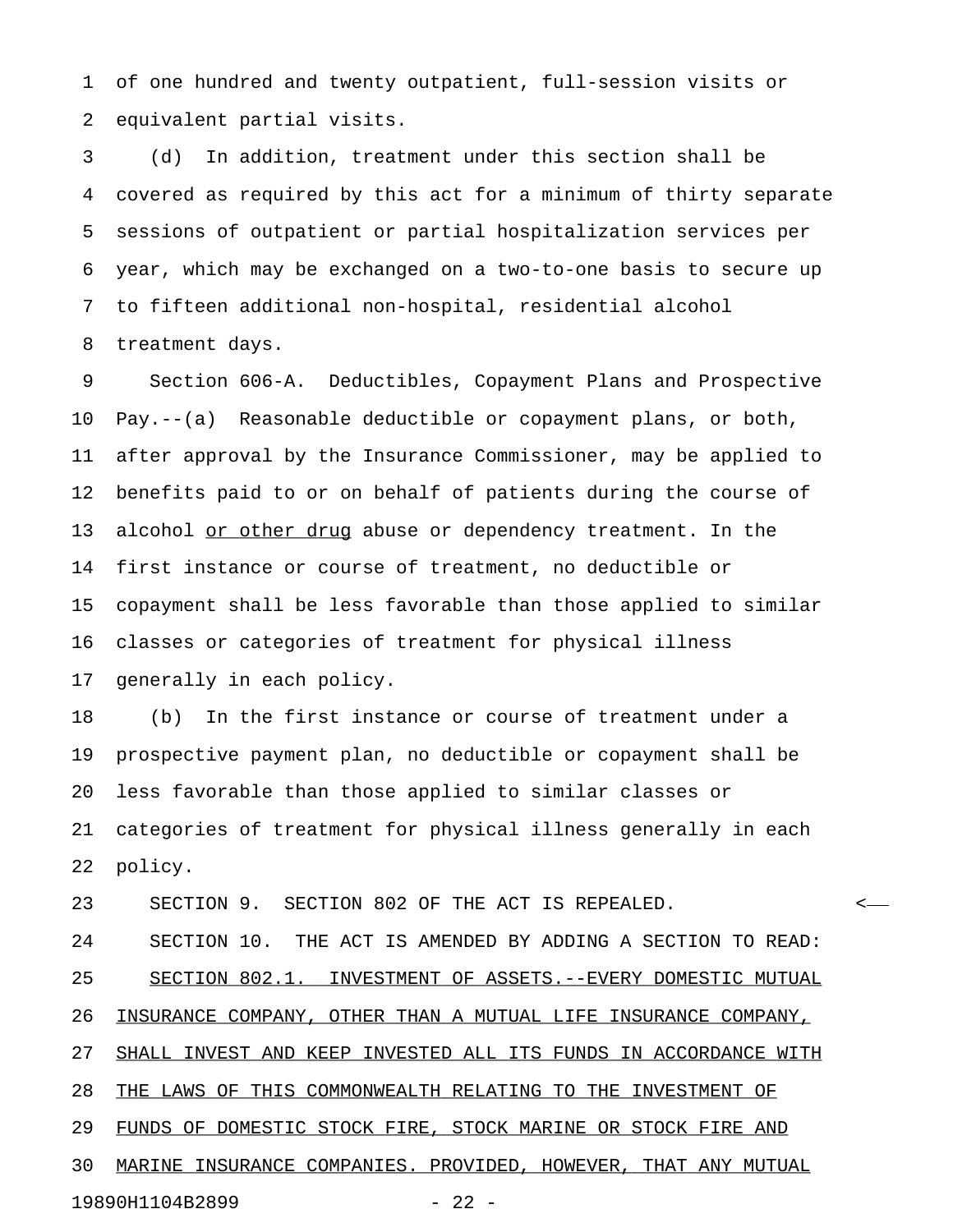| ı  | INSURANCE COMPANY WHICH DOES NOT POSSESS A CERTIFICATE OF                              |
|----|----------------------------------------------------------------------------------------|
| 2  | AUTHORITY TO ISSUE NONASSESSABLE INSURANCE POLICIES SHALL BE                           |
| 3  | PERMITTED TO INVEST ITS FUNDS IN ASSETS SPECIFIED IN SUBSECTION                        |
| 4  | $(A)(3)$ , $(6)$ , $(7)$ , $(8)$ , $(9)$ , $(10)$ , $(11)$ AND $(12)$ OF SECTION 518-C |
| 5  | ONLY AFTER OBTAINING PRIOR WRITTEN APPROVAL OF THE INSURANCE                           |
| 6  | COMMISSIONER.                                                                          |
| 7  | SECTION 11. SECTION 803 OF THE ACT IS REPEALED.                                        |
| 8  | SECTION 12. THE ACT IS AMENDED BY ADDING SECTIONS TO READ:                             |
| 9  | SECTION 803.1. REAL ESTATE WHICH MAY BE ACQUIRED, HELD AND                             |
| 10 | CONVEYED. -- A DOMESTIC MUTUAL INSURANCE COMPANY, OTHER THAN A                         |
| 11 | MUTUAL LIFE INSURANCE COMPANY, MAY ACOUIRE BY PURCHASE, LEASE OR                       |
| 12 | OTHERWISE, OR RECEIVE, HOLD OR CONVEY REAL ESTATE, OR ANY                              |
| 13 | INTEREST THEREIN IN ACCORDANCE WITH THE LAWS OF THIS                                   |
| 14 | COMMONWEALTH RELATING TO REAL ESTATE THAT MAY BE ACOUIRED BY                           |
| 15 | PURCHASE, LEASE OR OTHERWISE, OR RECEIVED, HELD OR CONVEYED BY                         |
| 16 | STOCK FIRE, STOCK MARINE, OR STOCK FIRE AND MARINE INSURANCE                           |
| 17 | COMPANIES. MUTUAL INSURANCE COMPANIES WHICH DO NOT POSSESS A                           |
| 18 | CERTIFICATE OF AUTHORITY TO ISSUE NONASSESSABLE INSURANCE                              |
| 19 | POLICIES MAY ONLY INVEST IN SUCH REAL ESTATE NECESSARY FOR THE                         |
| 20 | CONVENIENT ACCOMMODATION OF ITS BUSINESS, AND MAY MAINTAIN CASH                        |
| 21 | BALANCES NECESSARY FOR THE TRANSACTION OF ITS BUSINESS.                                |
| 22 | SECTION 1008.1. ELIGIBLE INVESTMENTS. -- EVERY RECIPROCAL AND                          |
| 23 | INTER-INSURANCE EXCHANGE SHALL INVEST AND KEEP INVESTED ALL ITS                        |
| 24 | FUNDS IN ACCORDANCE WITH THE LAWS OF THIS COMMONWEALTH RELATING                        |
| 25 | INVESTMENT OF FUNDS OF DOMESTIC STOCK FIRE, STOCK MARINE<br>TO THE                     |
| 26 | OR STOCK FIRE AND MARINE INSURANCE COMPANIES.                                          |
| 27 | SECTION 1008.2. REAL ESTATE WHICH MAY BE ACOUIRED, HELD AND                            |
| 28 | CONVEYED.--NO RECIPROCAL AND INTER-INSURANCE EXCHANGE SHALL                            |
| 29 | ACOUIRE BY PURCHASE, LEASE OR OTHERWISE, OR RECEIVE, HOLD OR                           |
| 30 | CONVEY REAL ESTATE, OR ANY INTEREST THEREIN EXCEPT IN ACCORDANCE                       |
|    | 19890H1104B2899<br>$-23 -$                                                             |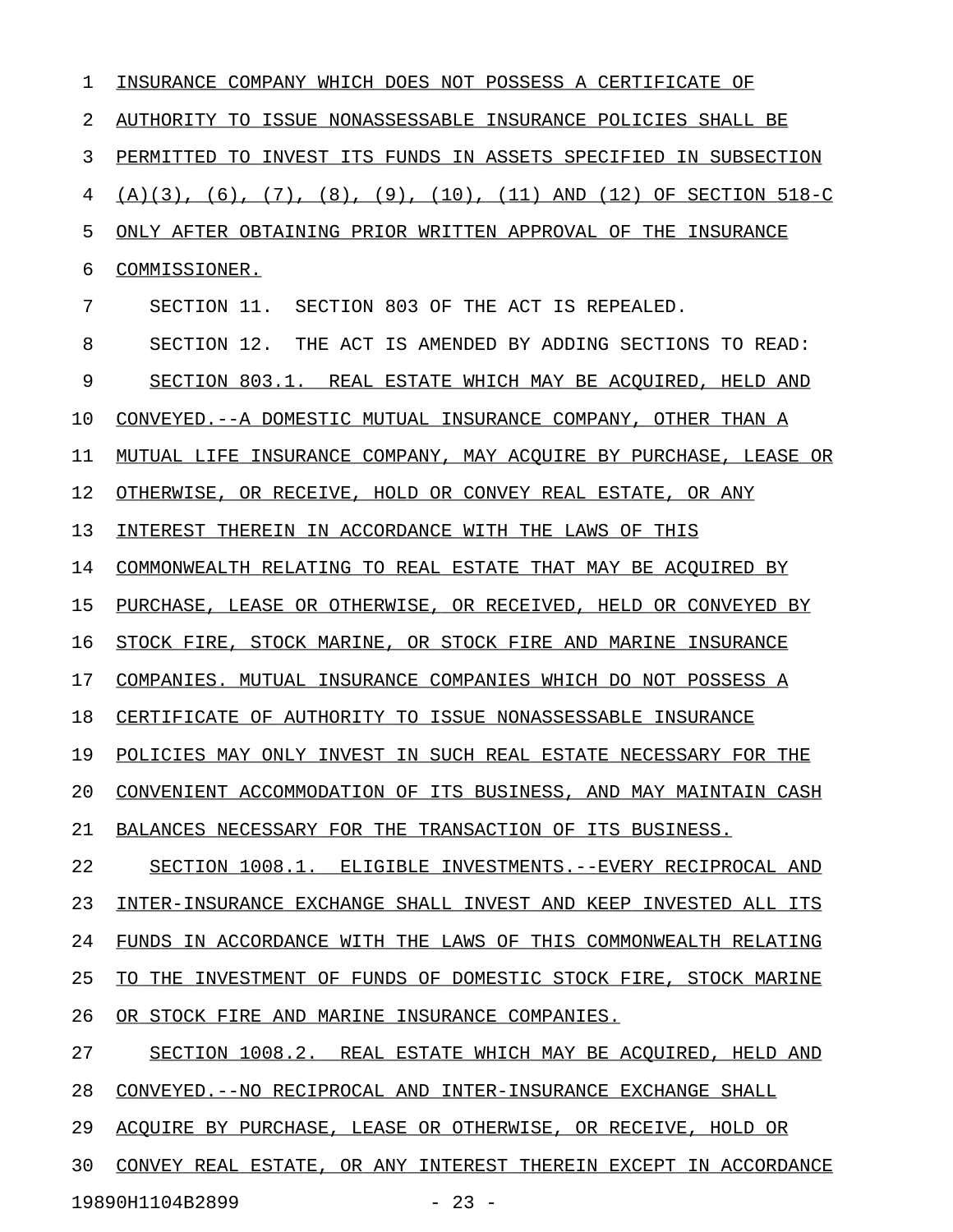1 WITH THE LAWS OF THIS COMMONWEALTH RELATING TO REAL ESTATE THAT 2 MAY BE ACQUIRED BY PURCHASE, LEASE OR OTHERWISE, OR RECEIVED 3 HELD OR CONVEYED BY STOCK FIRE, STOCK MARINE OR STOCK FIRE AND 4 MARINE INSURANCE COMPANIES.

5 SECTION 13. ANY INVESTMENTS PROPERLY MADE PURSUANT TO 6 APPLICABLE PROVISIONS OF THIS ACT PRIOR TO THE EFFECTIVE DATE OF 7 THIS AMENDATORY ACT SHALL CONTINUE AS PERMITTED INVESTMENTS 8 UNDER THIS ACT.

9 SECTION 14. THIS ACT IS NOT INTENDED TO REPEAL SECTION 641 10 OF THE ACT OF MAY 17, 1921 (P.L.789, NO.285), KNOWN AS THE 11 INSURANCE DEPARTMENT ACT OF ONE THOUSAND NINE HUNDRED AND 12 TWENTY-ONE, OR ITS APPLICATION AS PROVIDED IN THE ACT OF 13 DECEMBER 30, 1974 (P.L.1148, NO.365), ENTITLED "AN ACT AMENDING 14 THE ACT OF MAY 17, 1921 (P.L.789, NO.285), ENTITLED, AS AMENDED, 15 'AN ACT RELATING TO INSURANCE; ESTABLISHING AN INSURANCE 16 DEPARTMENT; AND AMENDING, REVISING, AND CONSOLIDATING THE LAW 17 RELATING TO THE LICENSING, QUALIFICATION, REGULATION, 18 EXAMINATION, SUSPENSION, AND DISSOLUTION OF INSURANCE COMPANIES, 19 LLOYDS ASSOCIATIONS, RECIPROCAL AND INTER-INSURANCE EXCHANGES, 20 AND CERTAIN SOCIETIES AND ORDERS, THE EXAMINATION AND REGULATION 21 OF FIRE INSURANCE RATING BUREAUS, AND THE LICENSING AND 22 REGULATION OF INSURANCE AGENTS, AND BROKERS; THE SERVICE OF 23 LEGAL PROCESS UPON FOREIGN INSURANCE COMPANIES, ASSOCIATIONS OR 24 EXCHANGES; PROVIDING PENALTIES, AND REPEALING EXISTING LAWS,' 25 PROHIBITING THE LICENSING OF LENDING INSTITUTIONS, PUBLIC 26 UTILITIES AND HOLDING COMPANIES EXCEPT FOR THE SALE OF CERTAIN 27 TYPES OF INSURANCE."

28 SECTION 15. (A) SECTION 618(B)(11) OF THE ACT OF MAY 17, 29 1921 (P.L.682, NO.284), KNOWN AS THE INSURANCE COMPANY LAW OF 30 1921, IS REPEALED INSOFAR AS IT IS INCONSISTENT WITH THIS ACT. 19890H1104B2899 - 24 -